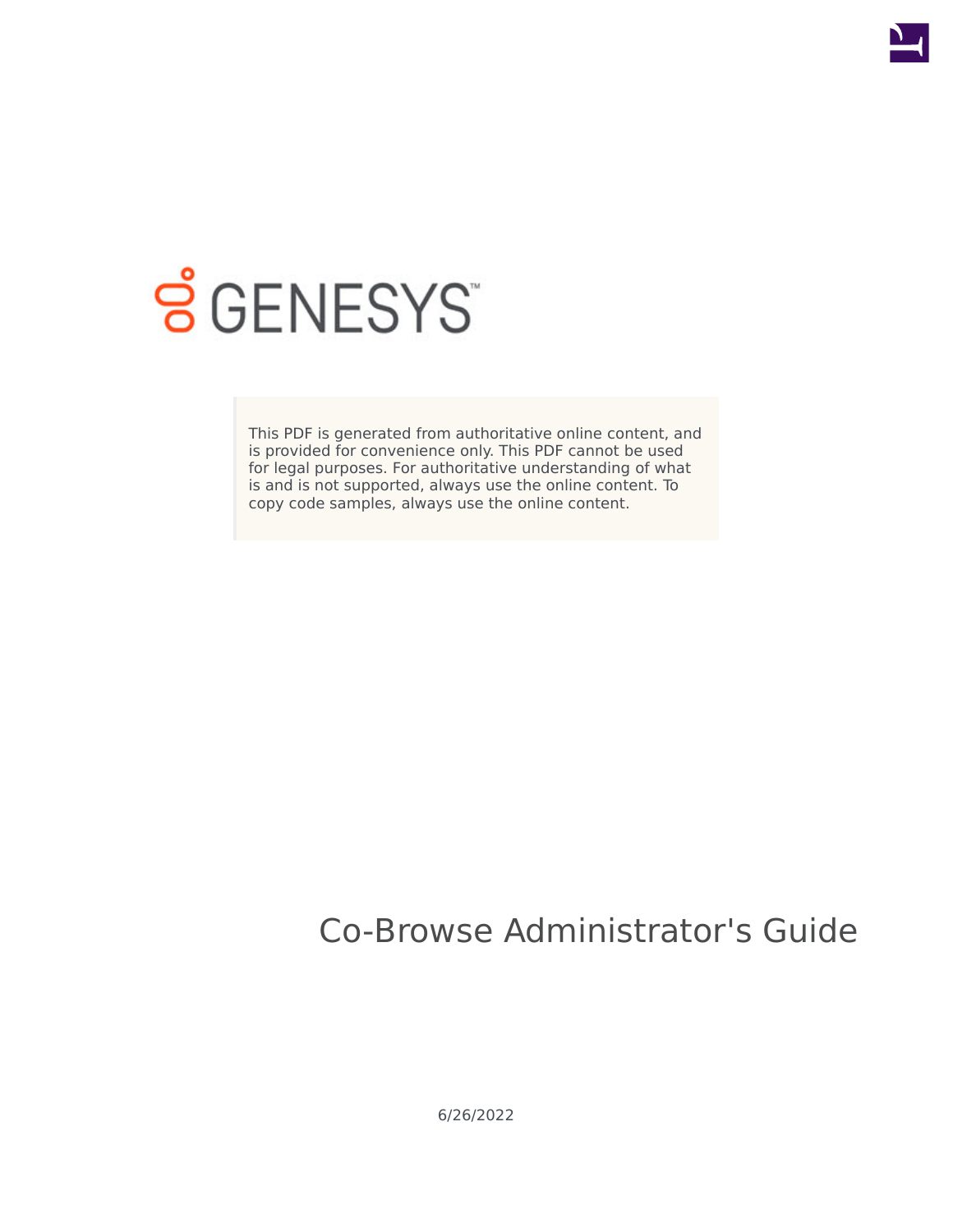# Table of Contents

| <b>Contents</b>                                  |    |  |
|--------------------------------------------------|----|--|
| <b>Getting Started</b>                           |    |  |
| <b>Genesys Co-browse DOM Restrictions Editor</b> |    |  |
| <b>Genesys Co-browse sessions</b>                | q  |  |
| <b>Genesys Co-browse Localization</b>            | 18 |  |
| <b>Genesys Co-browse JavaScript API</b>          |    |  |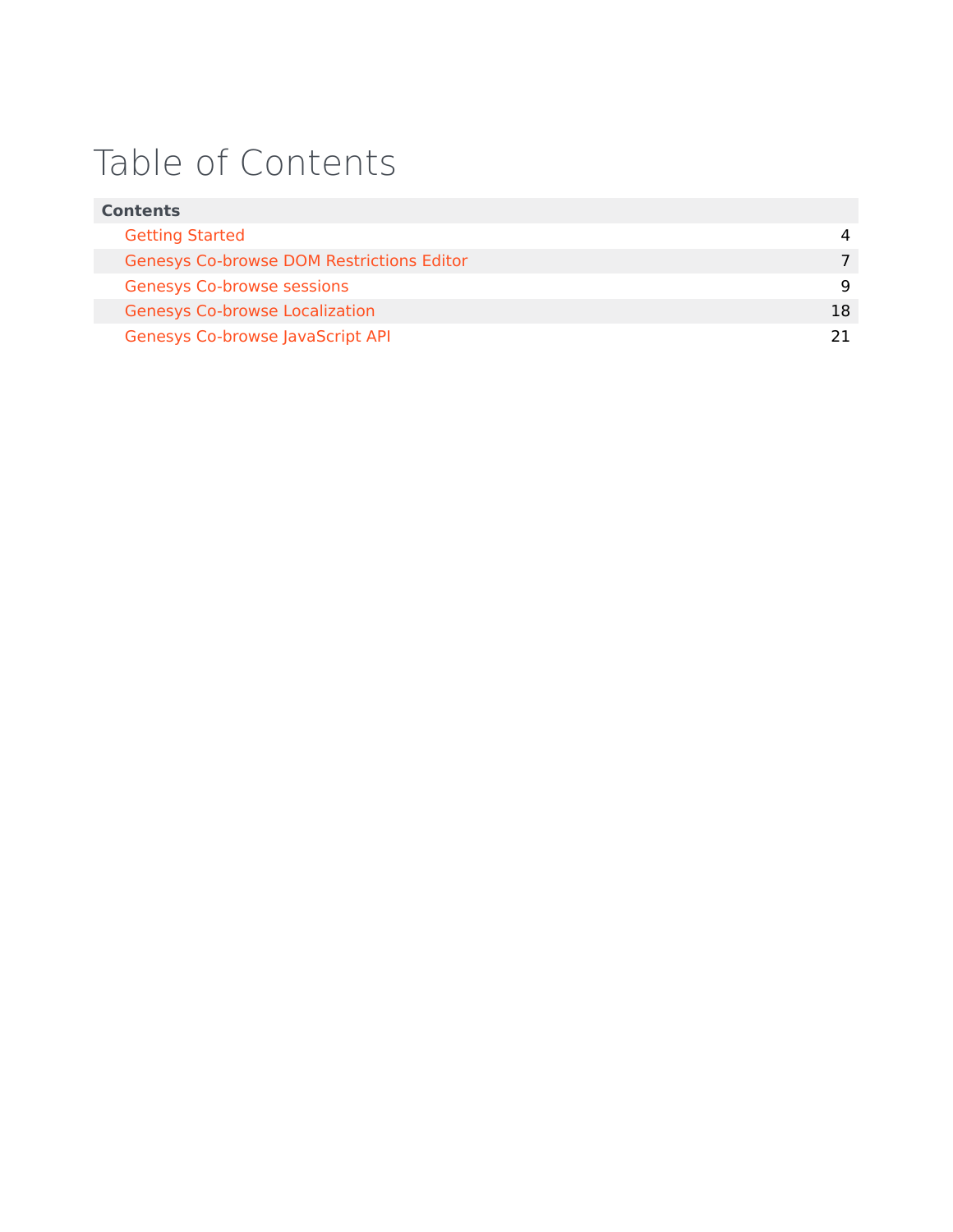Search the table of all articles in this guide, listed in alphabetical order, to find the article you need.

### **Related documentation:**

•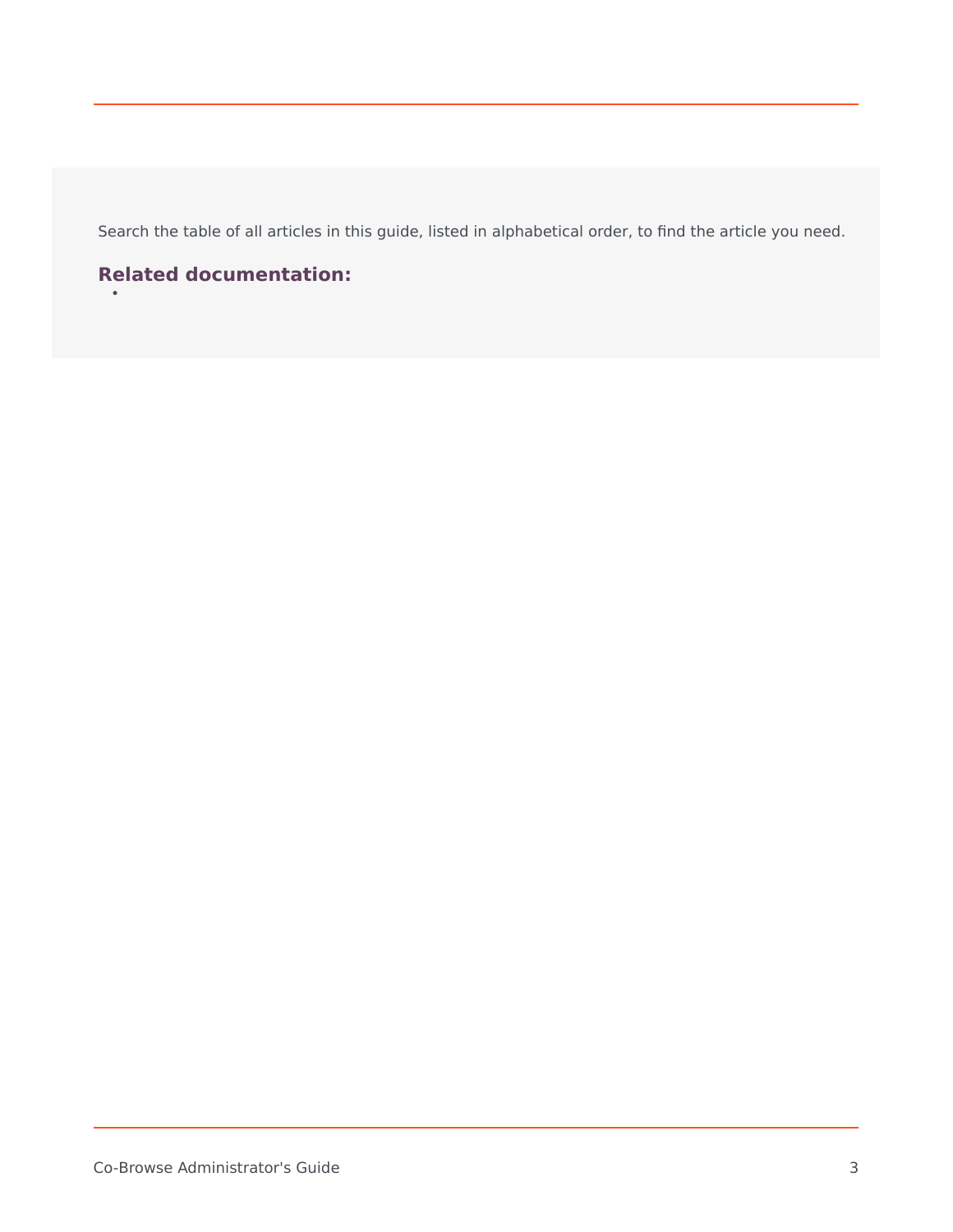# <span id="page-3-0"></span>Getting Started

### Contents

- 1 [Getting started](#page-4-0)
	- 1.1 [What Genesys does for you](#page-4-1)
	- 1.2 [What you need to do](#page-5-0)
	- 1.3 [Using Co-browse without Genesys Widgets](#page-5-1)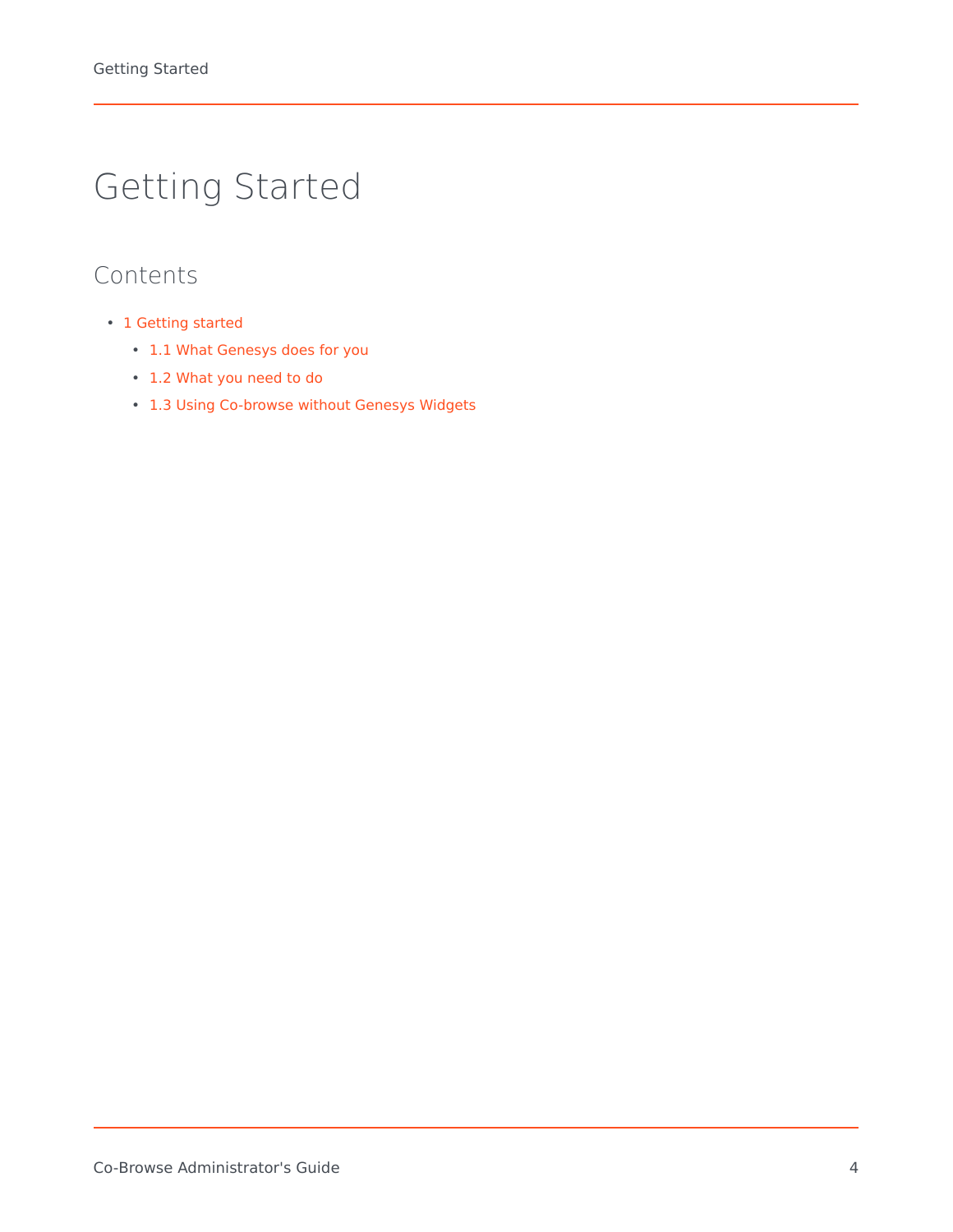- Administrator
- Developer

•

Co-browse lets an agent see exactly what is happening on your customer's screen.

### **Related documentation:**

Sometimes your customers need help when they are browsing your website. Maybe they can't tell exactly where to click—or perhaps they need help filling out a complex form. Genesys Co-browse lets your agents use Agent Desktop to do some of the driving for them, by showing them what the customer sees in their browser window (not the whole screen) and allowing the customer to give them control of the web page.

Here are some of the main features of Genesys Co-browse:

- The agent and the customer can browse and navigate the same web page, at the same time.
- Browsing always happens on the customer side, and both the agent and the customer can take control of the session.
- Co-browse sessions begin in Pointer Mode where the agent cannot enter information or navigate for the customer.
- The agent can send the customer a request to enter Write Mode where the agent can enter information for the customer.
- Sensitive data can be hidden and control of elements (buttons, check boxes, and so on) can be restricted.

You can find some more details about Co-browse sessions here.

### <span id="page-4-0"></span>Getting started

There are a few steps to take in order to get up and running with Genesys Co-browse. Here are the details:

### <span id="page-4-1"></span>What Genesys does for you

We configure Co-browse for you, based on the following information that you provided to us:

- Allowed origins (your domains and sites from which Co-browse can start)
- Allowed external domains (your domains where static resources for the site are stored)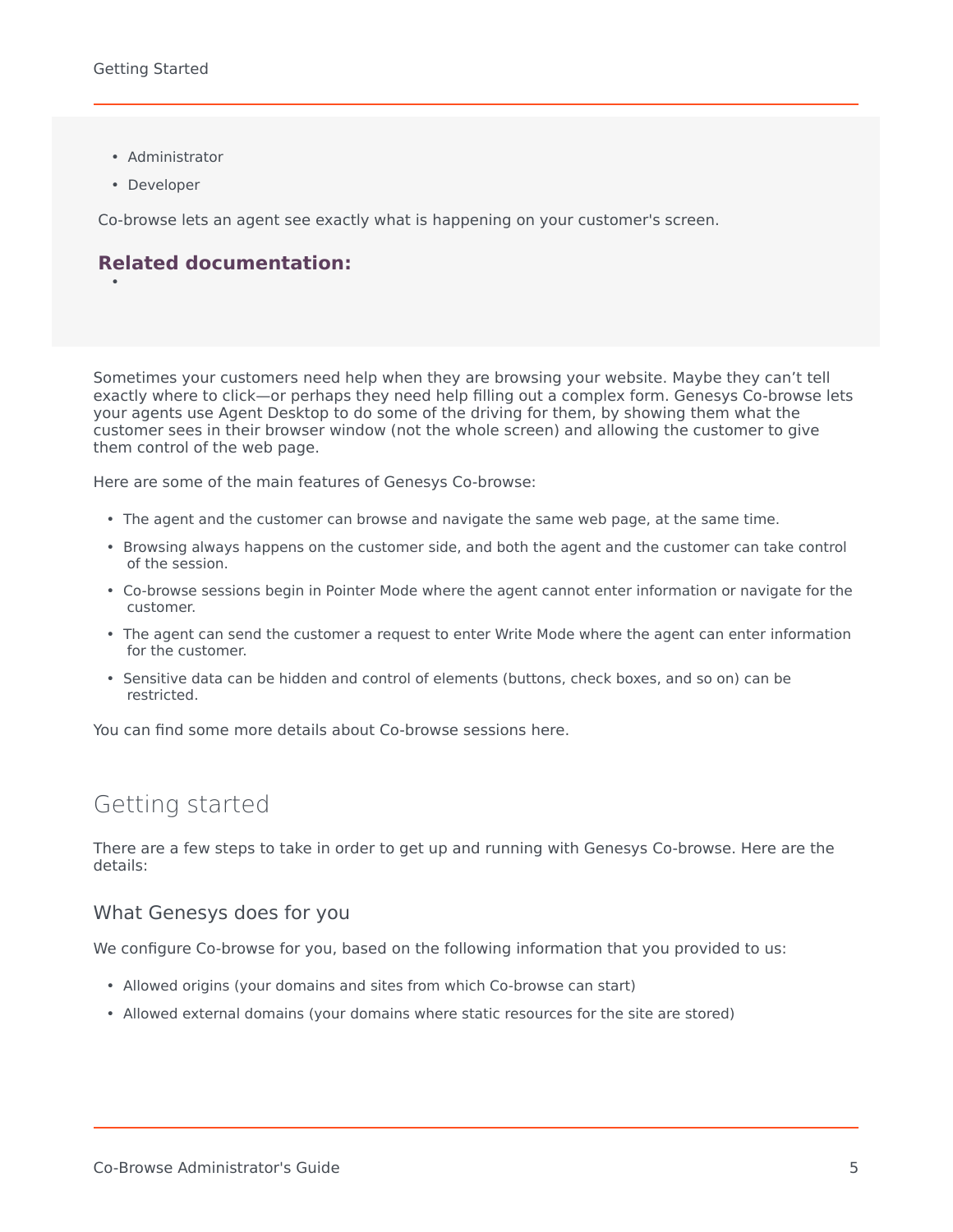### <span id="page-5-0"></span>What you need to do

### DOM restrictions

You must configure your DOM restrictions for your website. The Genesys Co-browse DOM Restrictions Editor streamlines this process for you.

### Genesys Widgets

You must install and configure Genesys Widgets on your website, in order for the end customer to start a co-browse session with an agent (associated with a chat or a voice session). Everything you need to know about Genesys Widgets is in the following pages:

• Genesys Widgets deployment guide

Here are some examples of Genesys Co-browse enabled in different Genesys Widgets.

### <span id="page-5-1"></span>Using Co-browse without Genesys Widgets

While Genesys Widgets is the preferred and recommended way to add Co-browse to your website, you may have some scenarios where Genesys Widgets cannot be used. In this case, see the Genesys Co-browse JavaScript API for details on how to deploy Co-browse to your website without using Genesys Widgets. This is considered advanced functionality.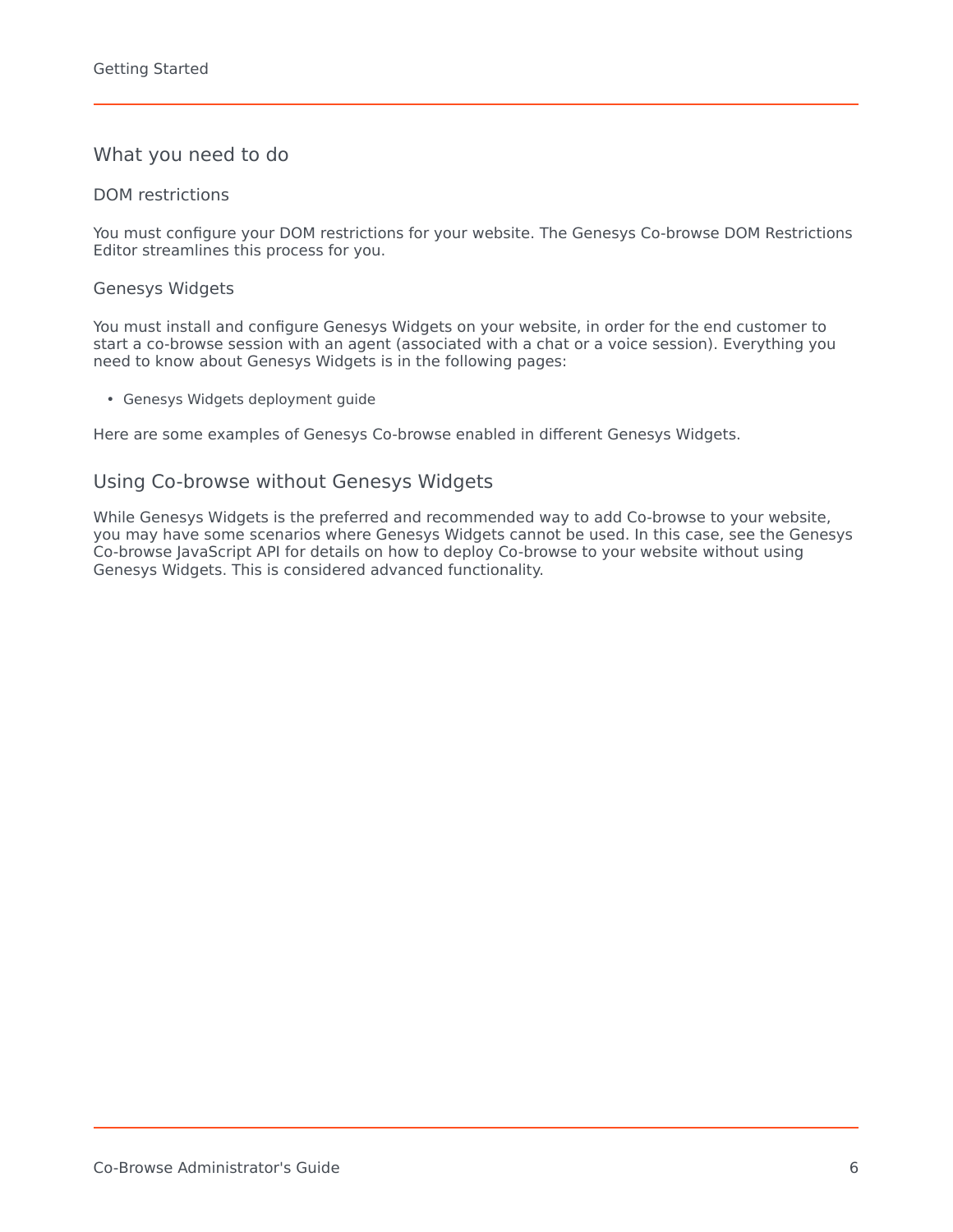# <span id="page-6-0"></span>Genesys Co-browse DOM Restrictions Editor

- Administrator
- Developer

•

You can hide sensitive customer data from agents and restrict control of elements in a co-browse session.

### **Related documentation:**

The Genesys Co-browse DOM (Document Object Model) Restrictions Editor makes it easier for you to hide sensitive customer data from agents and restrict control of elements in a co-browse session. The Editor handles most of the configuration complexity behind the scenes and allows you to focus on your restrictions. You can implement two types:

- **DOM control**—the agent sees the content but won't be able to interact with it. For example, clicking a button or a link won't work for the agent, even when Co-browse is in Write Mode. The agent will see a green border surrounding content with DOM control.
- **Data masking**—the agent sees masked content as asterisks (*\*\*\*\*\*\**) instead of characters, and masked images will be grayed out. The agent will see a purple border surrounding masked characters and images.

### Important

Since masked content is also DOM controlled (non-interactive), the DOM Restrictions Editor shows Data Masking as DOM Control and Data Masking.

With the DOM Restrictions Editor, you can easily

- create, edit, or delete a restriction.
- have an optional description.
- view a list of existing restrictions.
- logically group your restrictions.
- apply a restriction to all web pages, or to the page or set of pages that match the regular expression.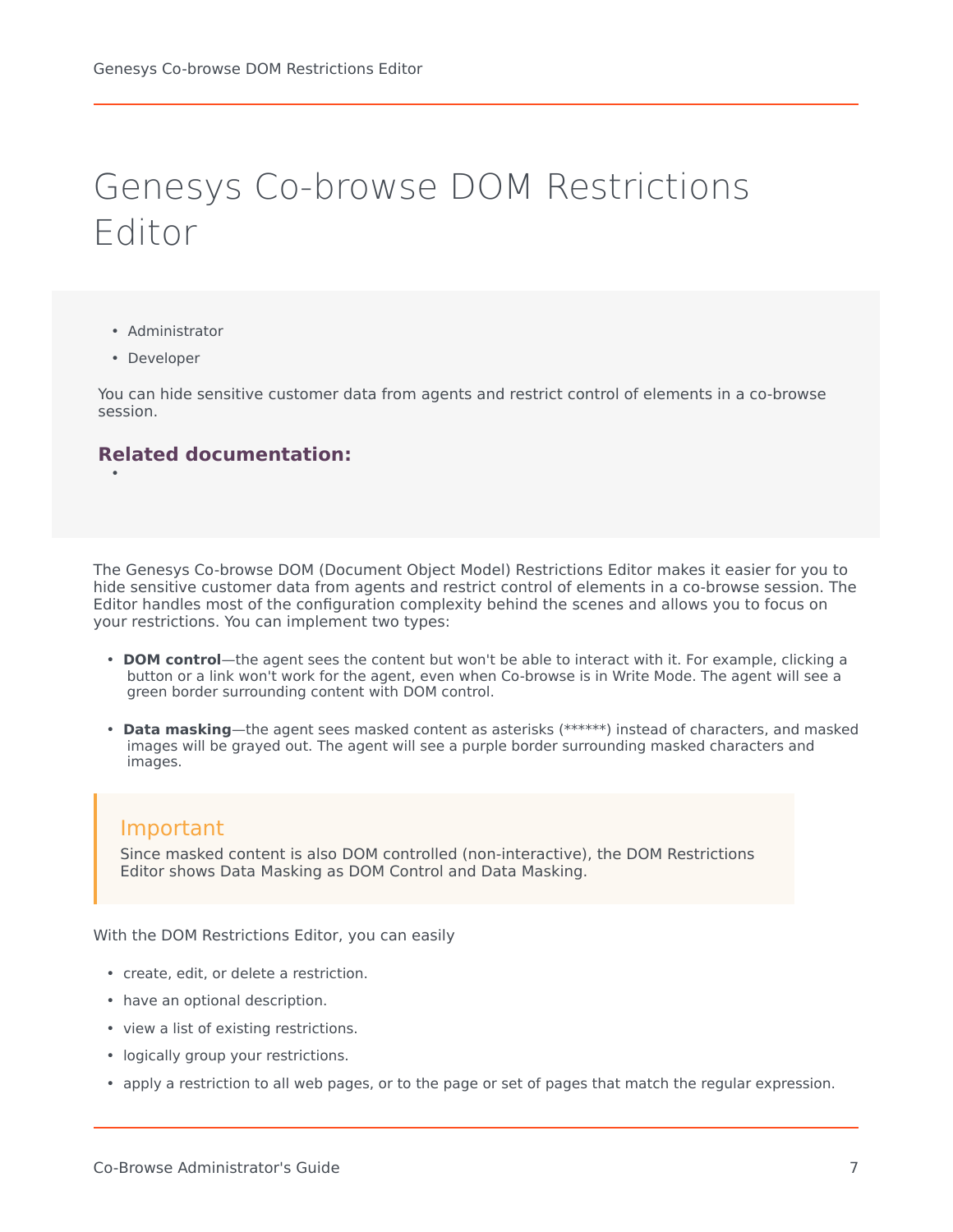• view all restrictions on the current web page.

To allow users to log into the DOM Restrictions Editor, add them to the **Administrators** Access Group.

### [Link to video](https://player.vimeo.com/video/292237026?title=0&byline=0&portrait=0)

Watch the video tutorial on how to use the DOM Restrictions Editor.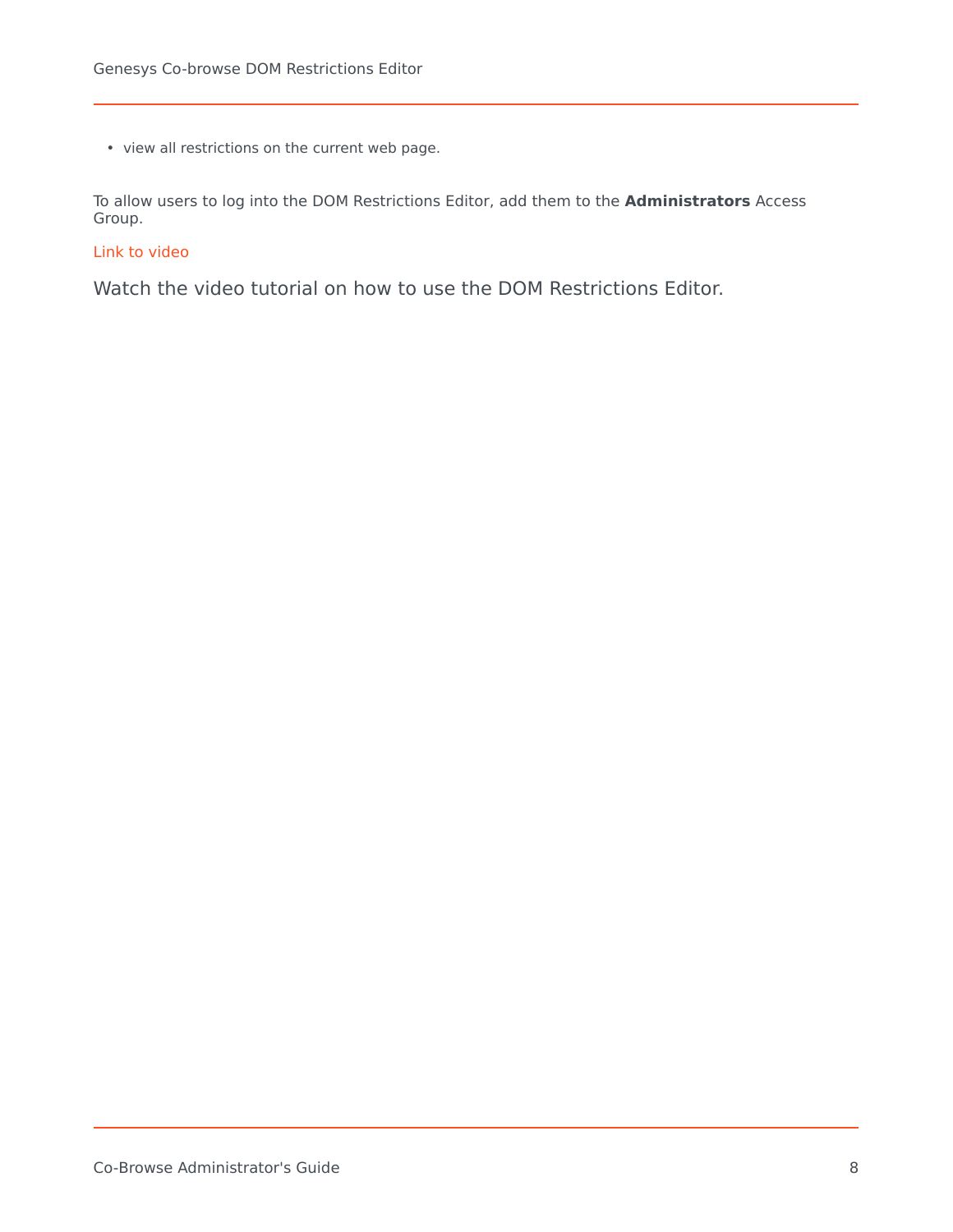# <span id="page-8-0"></span>Genesys Co-browse sessions

### Contents

- 1 [Session identifiers](#page-9-0)
- 2 [Starting a session](#page-9-1)
- 3 [Starting a co-browse session from Genesys Widgets](#page-9-2)
- 4 [Stopping a co-browse session from Genesys Widgets](#page-14-0)
- 5 [Participating in a co-browse session](#page-15-0)
- 6 [Restricting visibility of sensitive data](#page-16-0)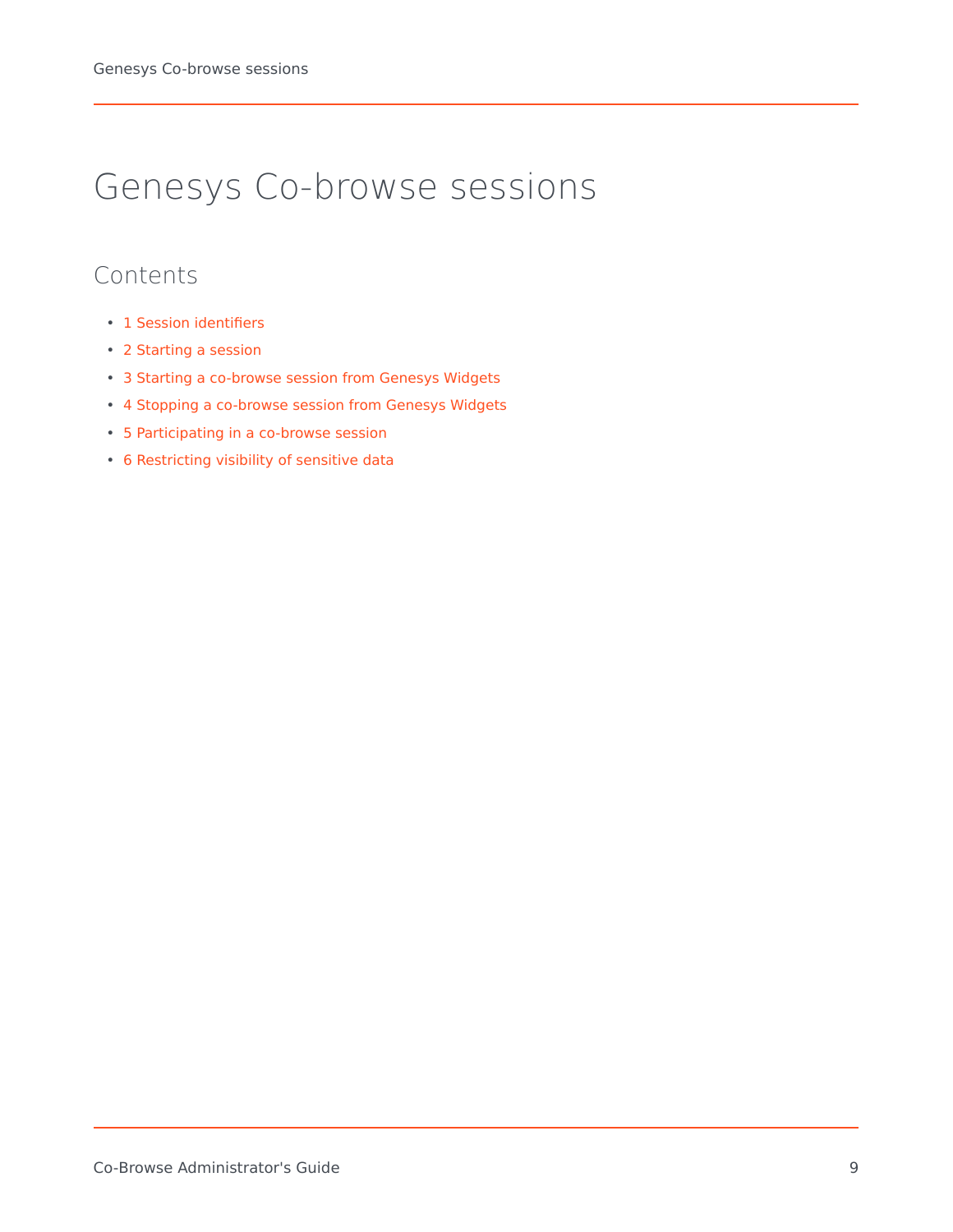- Administrator
- Developer

•

Co-browse sessions are the interactions between customers and agents, where privacy and security are priorities.

### **Related documentation:**

A session is initiated when a customer requests to co-browse. The session stays idle until the agent joins, then the session is considered to be active. The session ends when one of the parties (the customer or the agent) exits. It is not possible to re-join a co-browse session. If one party exits accidentally, a new session must be initiated. An agent is limited to handling one co-browse session at a time.

### <span id="page-9-0"></span>Session identifiers

Each live session has an identifier that can be used to track the session. This session ID is a sequence of nine digits that is applicable only to live sessions.

### <span id="page-9-1"></span>Starting a session

A co-browse session can only be initiated by a customer. An agent does not have the option or ability to send a co-browse request to a customer. This provides greater security to the customer. In order to initiate a co-browse session, the customer must already be engaged in an interaction with an agent, be it a voice call or a chat.

When the session is established, the agent's browser displays a view of the customer's browser. This view that the agent sees is loaded from Genesys Co-browse. The agent is not a client of the website. All actions taken by the agent are passed onto and "replayed" on the customer's side.

### <span id="page-9-2"></span>Starting a co-browse session from Genesys Widgets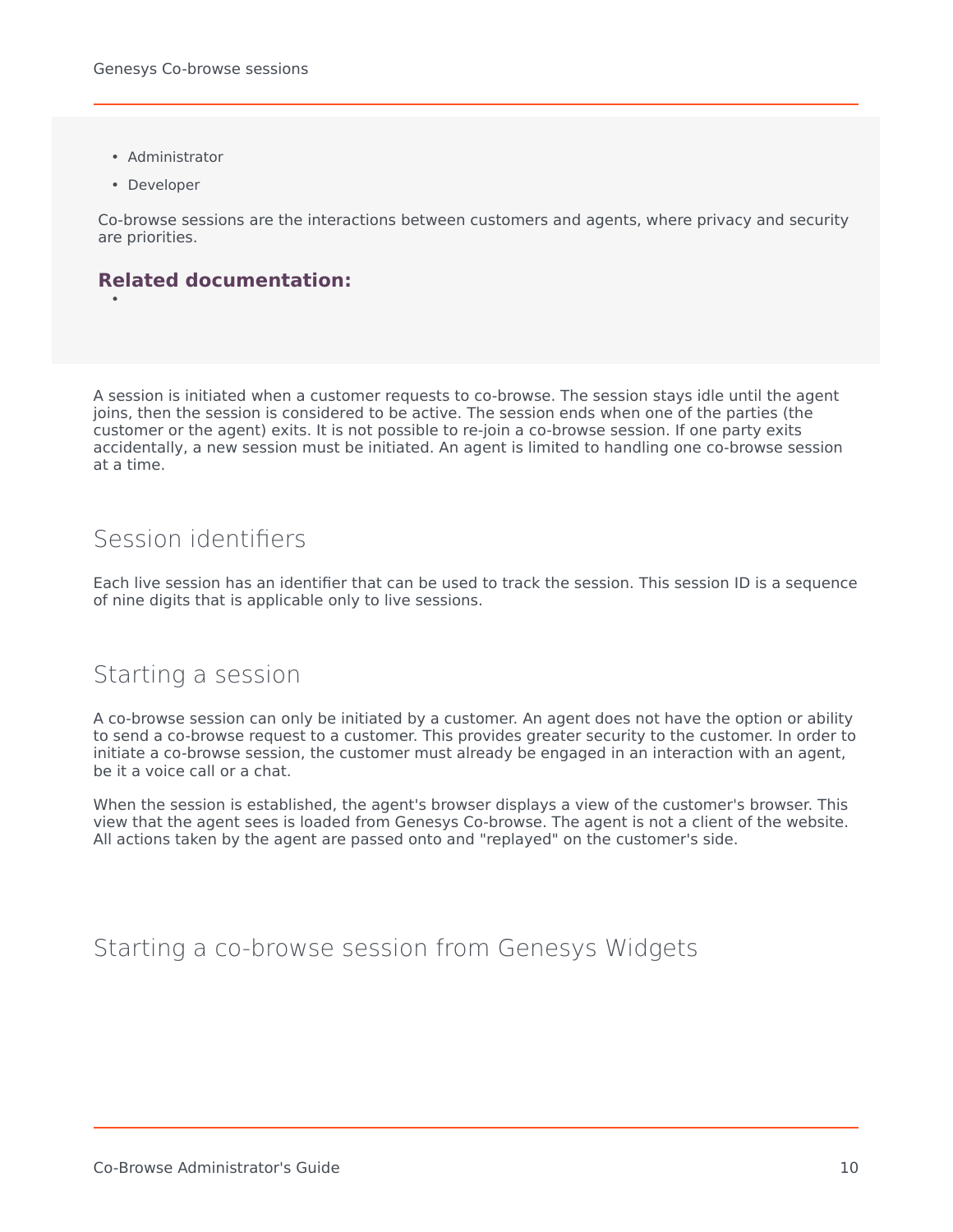

A customer initiates a co-browse session through a Genesys Widget integrated into the website. You can enable Genesys Co-browse in several Genesys Widgets.

Here is an example of starting a co-browse session from the WebChat Widget.



This example shows a customer and agent view of a co-browse session started from the WebChat Widget.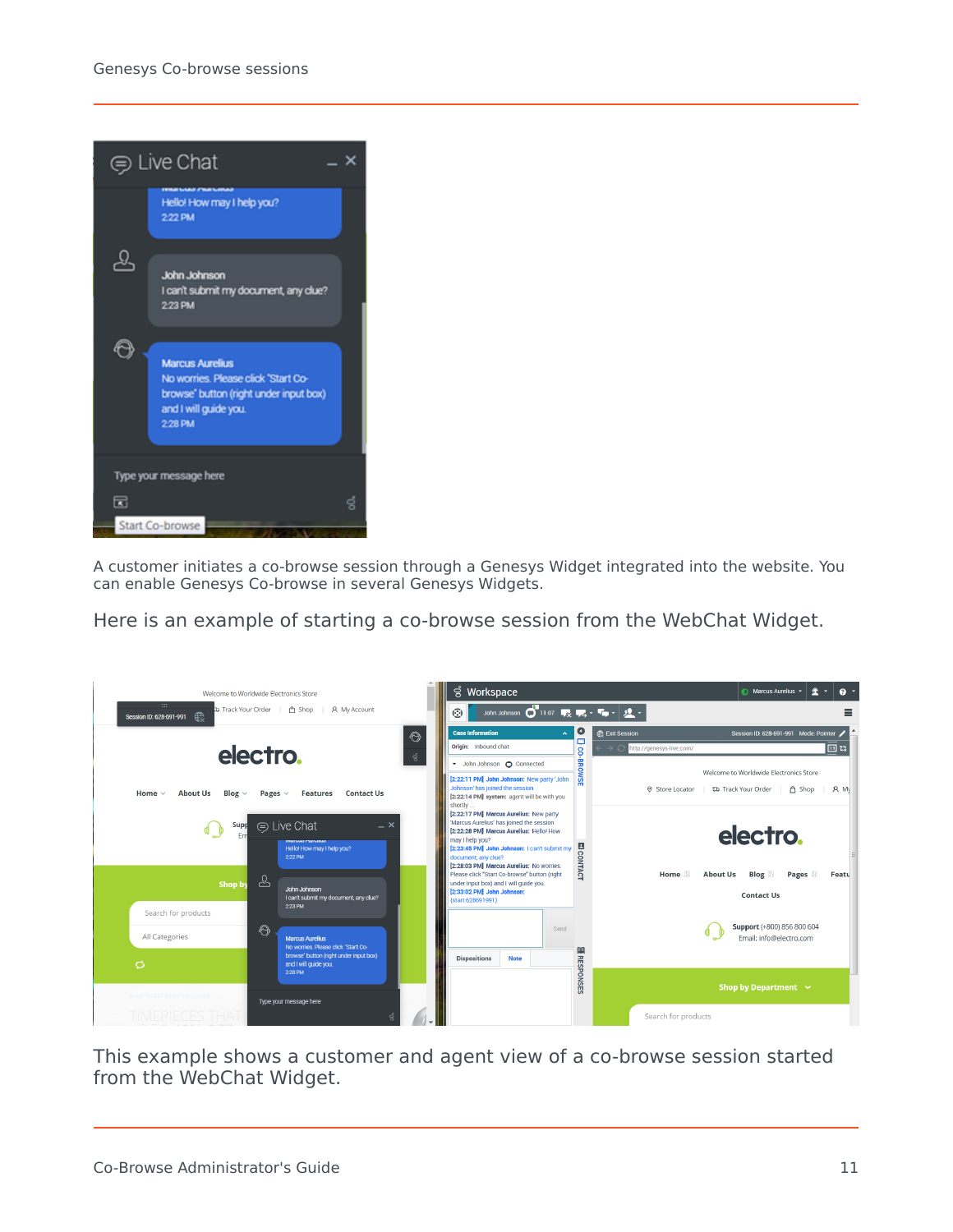

And here is an example of starting a co-browse session from the ChannelSelector Widget.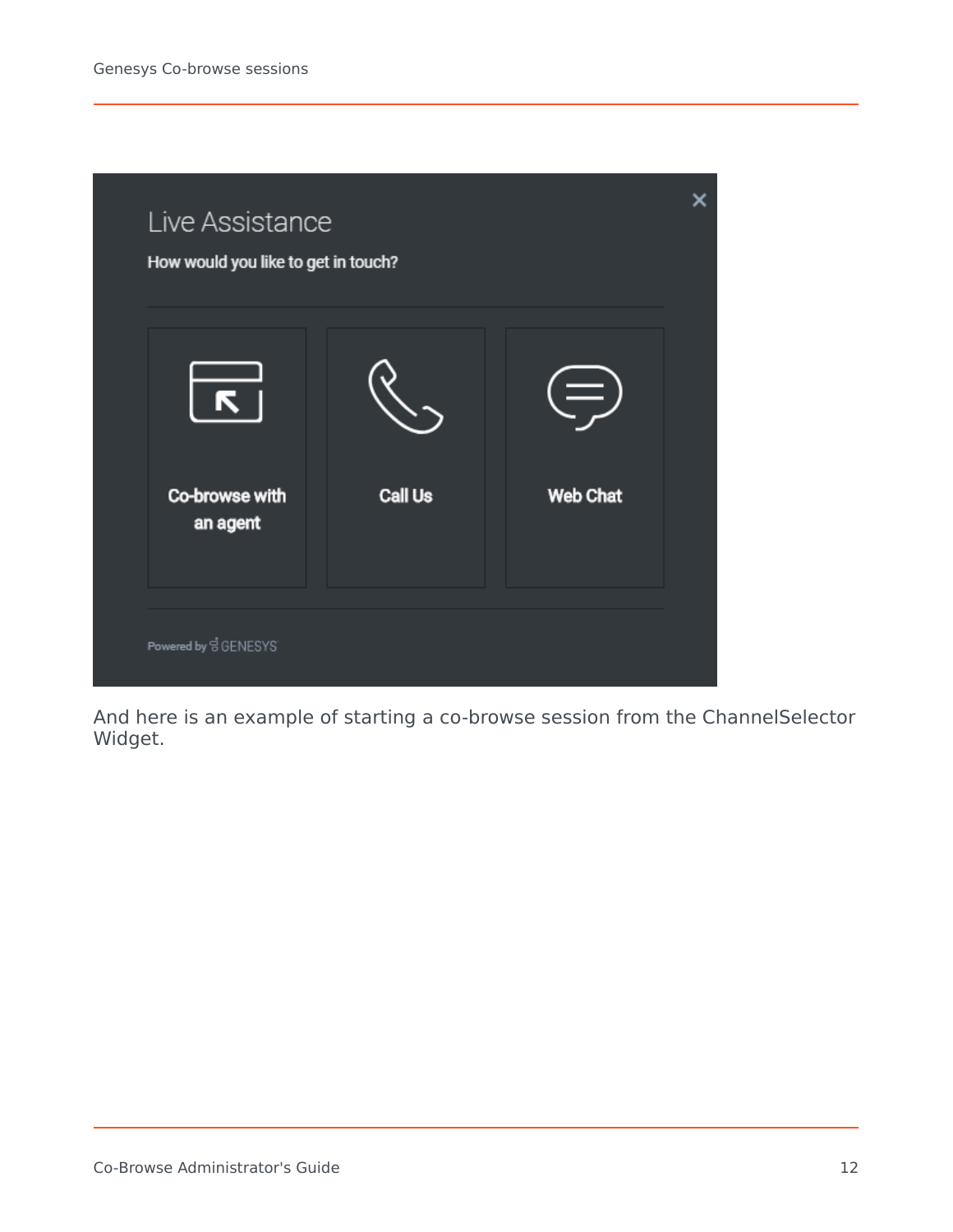

This example shows starting a co-browse session from the CallUs Widget with the **browse with you** link as the co-browse option.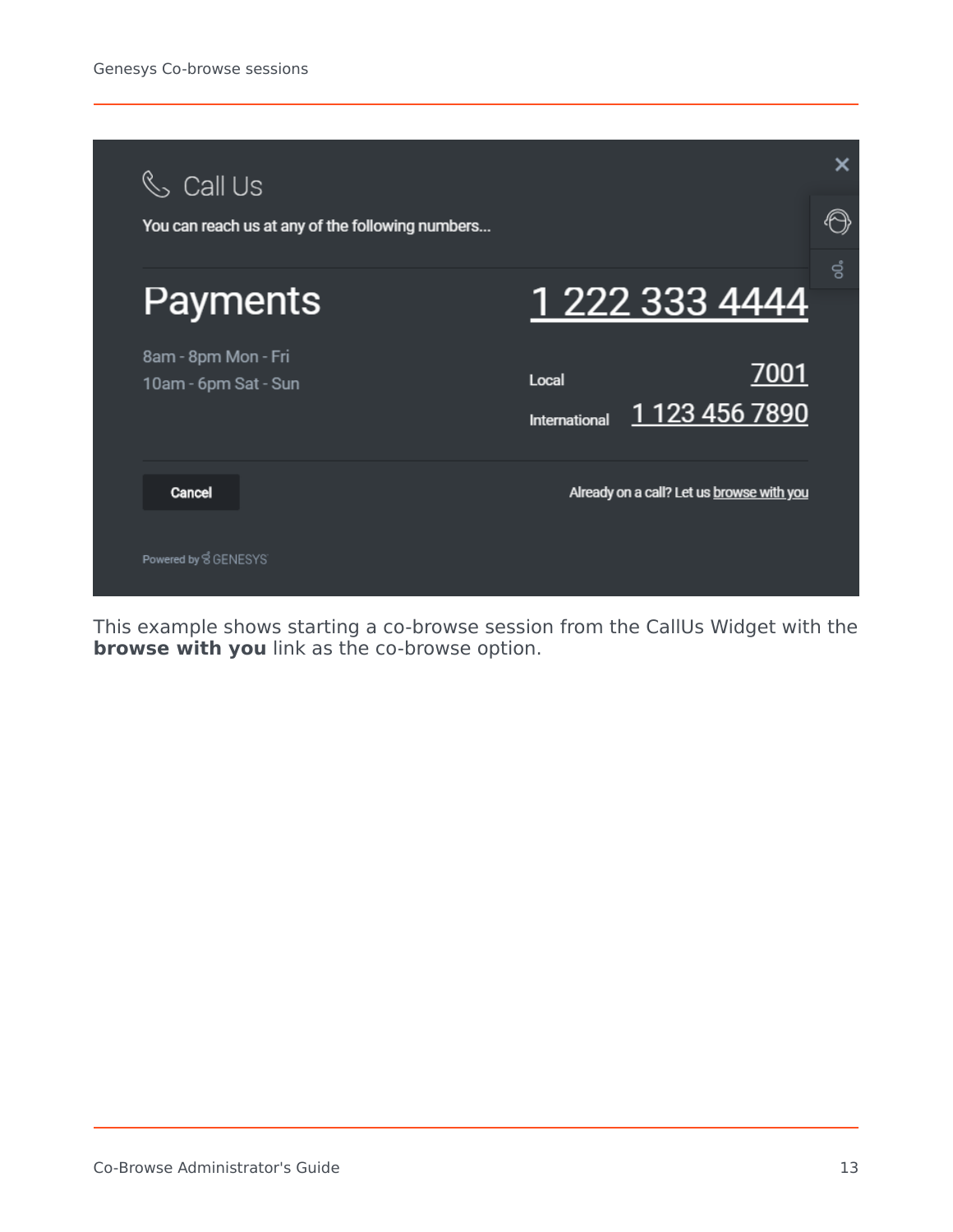| Co-browse                                     |                                                        |
|-----------------------------------------------|--------------------------------------------------------|
| Are you on the phone with our representative? |                                                        |
| <b>No</b>                                     | Yes                                                    |
|                                               |                                                        |
| 8am - 8pm Mon - Fri<br>10am - 6pm Sat - Sun   | 7001<br>Local<br>1 1 23 4 5 6 7 8 9 0<br>International |
| Cancel                                        | Already on a call? Let us browse with you              |
| Powered by SGENESYS                           |                                                        |

After clicking **browse with you** in the CallUs Widget the customer will see this dialog.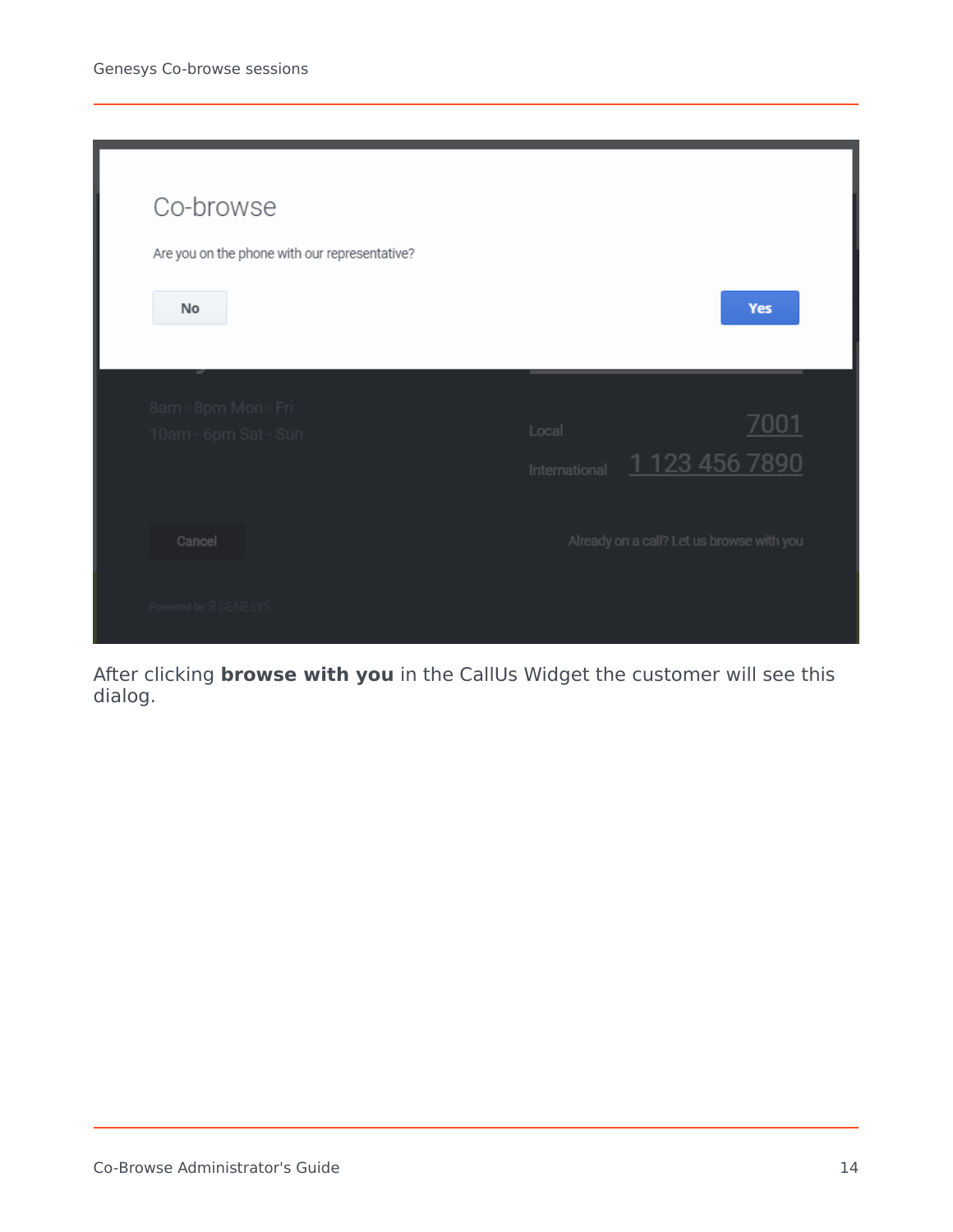### Stopping a co-browse session from Genesys Widgets

<span id="page-14-0"></span>

Once a co-browse session has been established, both parties have the ability to terminate the session. At any time, either party may click the **Exit Co-browse session** icon next to the session ID. The agent can also exit by clicking **[Exit Session](/PEC-AD/Current/Agent/ADcobrow#Scbs)** in Agent Desktop.

The other party will be notified that the session has ended, and the agent's browser will no longer display a view of the customer's browser. Also, if the primary interaction (chat or voice call) is terminated, the co-browse session terminates automatically. Sessions can also terminate due to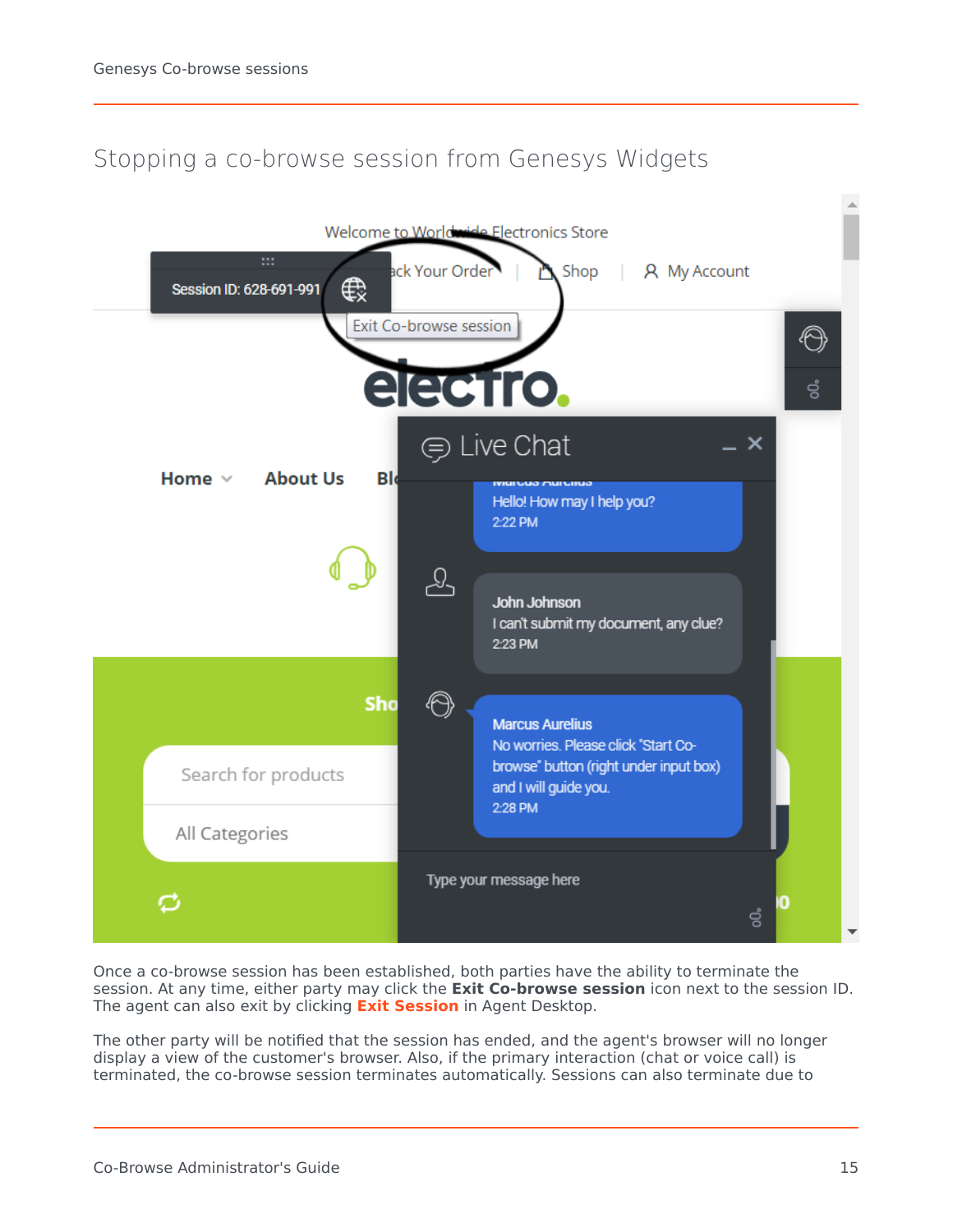inactivity, after a pre-configured timeout expires. Likewise, if the agent closes their browser, or navigates to a third-party website, the session will terminate if the agent does not return to the session page within the pre-configured timeout.

Once a session has been terminated, it cannot be reactivated. If the session was deactivated accidentally, a new session has to be initiated, with a new session identifier.

### <span id="page-15-0"></span>Participating in a co-browse session

Once a co-browse session begins, the agent can use his or her mouse pointer to guide the customer through the web site. Agents start co-browse sessions in Pointer Mode. In Pointer Mode, the customer and the agent can see each other's mouse pointer but the agent can not enter any information into the web page, click buttons, or navigate the customer's browser. If the agent needs to enter information into the web page or to navigate the browser, he or she can send the customer a request to switch the co-browse session to Write Mode.

All actions (mouse clicks, key presses, and so on) are actually performed on the customer side. Any actions taken by the agent are sent to the customer's browser. This ensures a secure approach, as all browsing is done on one side—the customer's side. This approach also provides for greater performance and a more seamless customer experience. Each participant can see the other participant's mouse movements as well. This enables an agent to point to specific sections on the web page to help direct the customer through their task.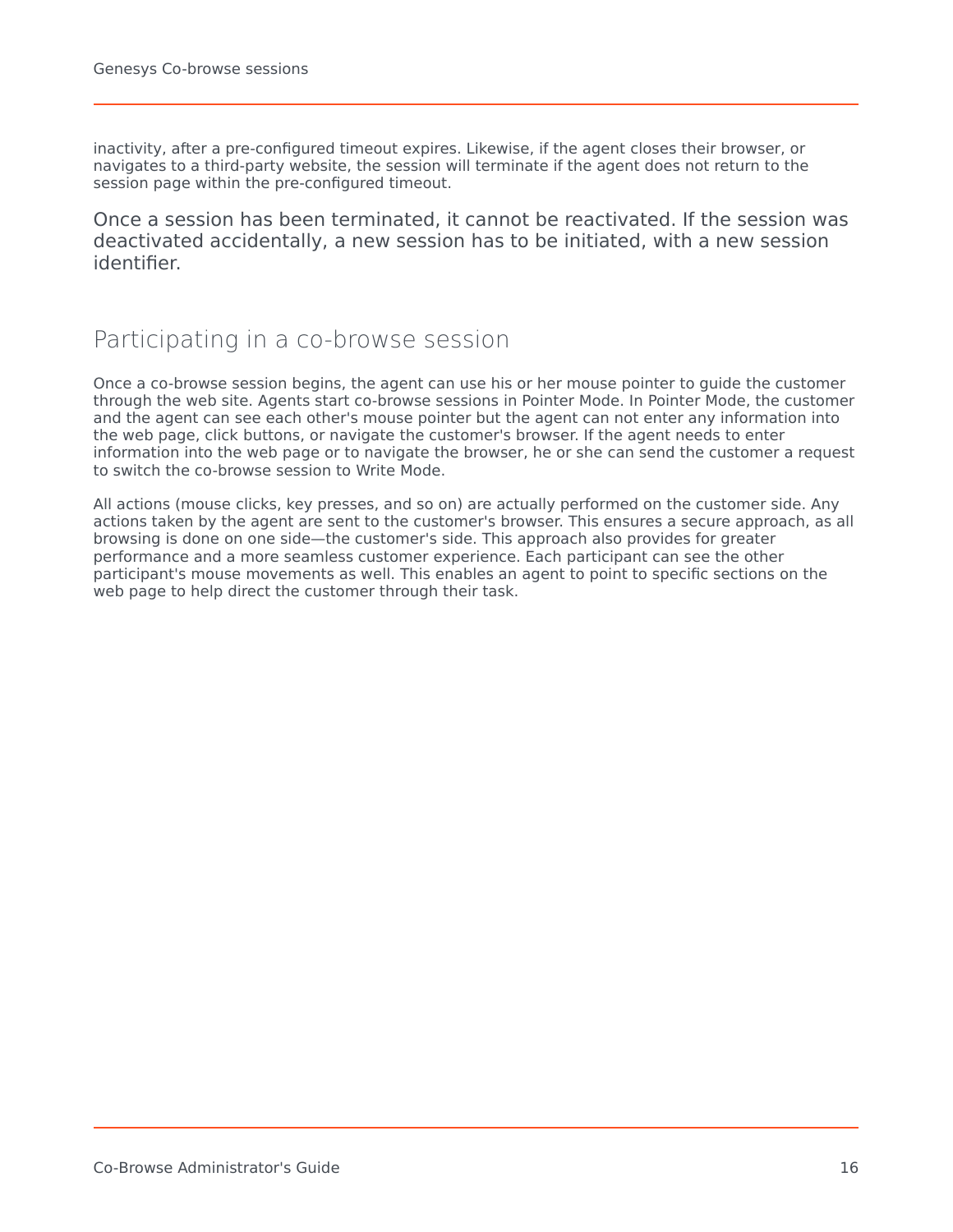### Restricting visibility of sensitive data

<span id="page-16-0"></span>

You can limit which fields are visible to and editable by the agent and which elements are controlled by agents. This configuration task is made much easier for you by using the Co-browse DOM Restrictions Editor.

Some fields can have the data masked. For example, you might choose to hide the customer's user name, email address, password, Social Security information, and so on, from the agent. The end user can easily identify which information is hidden (data masked) from the agent. By default, all passwords are masked.

At the same time, control for some elements can be disabled. By default, all **Submit** buttons are deactivated for the agent. If he or she clicks on a **Submit** button, nothing happens. The customer always has permission to submit any web forms, just as they would while browsing normally.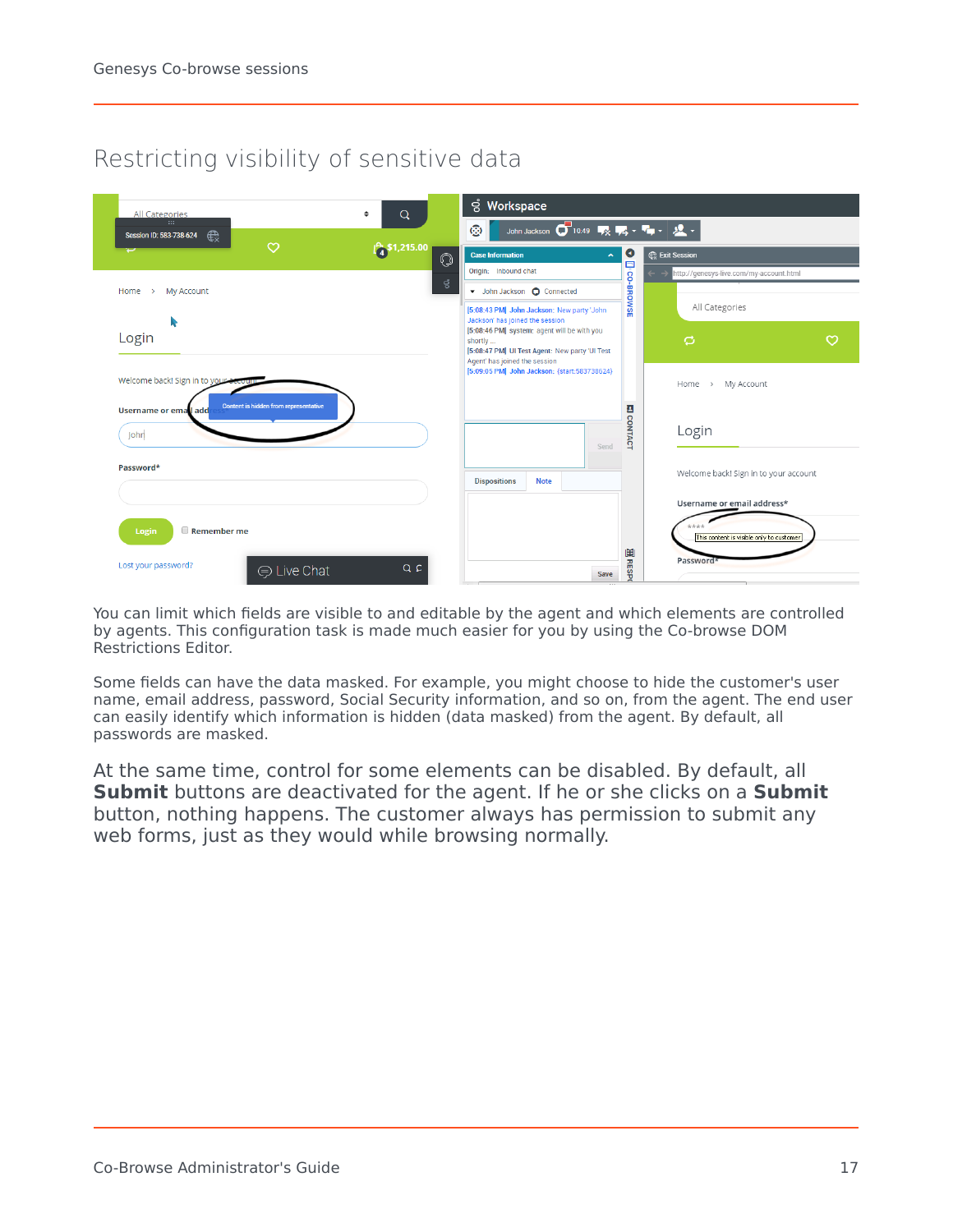# <span id="page-17-0"></span>Genesys Co-browse Localization

• Developer

•

You can localize the end-user Co-browse UI using the built-in German or French localization options.

### **Related documentation:**

To localize the end-user Co-browse UI, configure the **localization** option in the global configuration object in **window.\_genesys.widgets.cobrowse**.

### Important

The Co-browse agent-facing UI inherits localization from the Agent Desktop locale settings.

To set the end-user Co-browse UI language to German or French, add **de** or **fr** to the instrumentation:

### **Example**

```
window. genesys.widgets.cobrowse = {src: APIGEE GCB_URL+'/cobrowse/js/gcb.min.js?apikey=APIGEE_GCB_KEY',
 url: APIGEE_GCB_URL+'/cobrowse/',
 apikey: 'APIGEE_GCB_KEY'
lang: 'de'
};
```
If both **lang** and **localization** are provided, **localization** takes priority. This way it is possible to use built-in German or French localization and override some fields as necessary.

### **Example**

```
window._genesys.widgets.cobrowse = {
  ...
  lang: 'de',
  localization: {
     "modalYes": "Natürlich!"
  }
```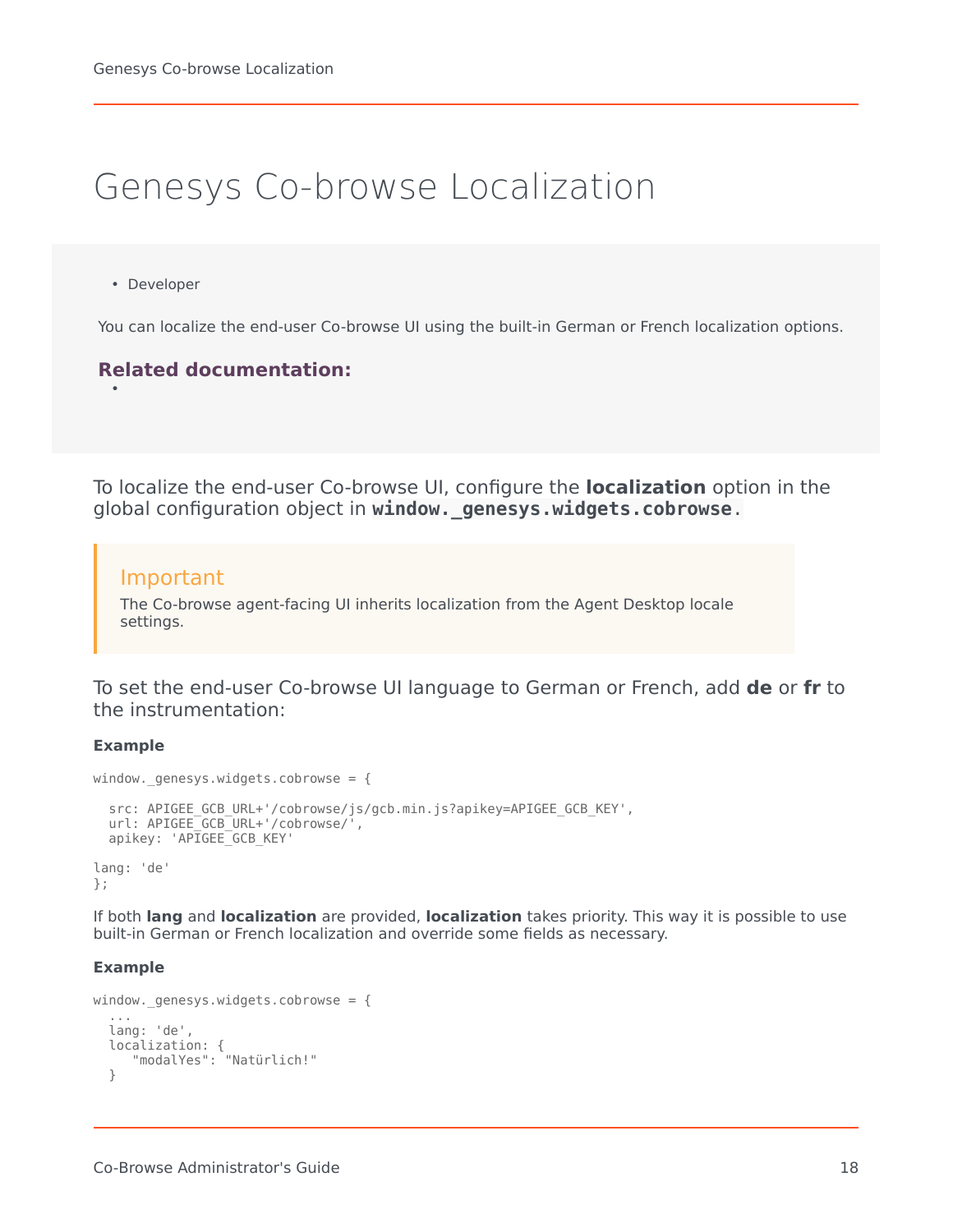#### };

```
If you are using Co-browse outside of Genesys Widgets, use
window._genesys.cobrowse.localization instead of
window._genesys.cobrowse.widgets.localization.
```
#### **Example**

```
if(!window._genesys)window._genesys = {}window. genesys.widgets = {
 cobrowse: {
   src: 'https://www.website.com/cobrowse/js/gcb.min.js',
    url: 'https://www.website.com/cobrowse/',
    localization: {
      // Here we're just changing default "Session ID" to "Session token"
      // You can use this mechanism to adjust default localization to your taste, not
necessarily just for other languages
      'toolbarContent': 'Session token: {sessionId}'
   }
 }
};
```
### Tip

You don't have to list all key-value pairs. Ones not listed are inherited from the defaults.

#### **Default values**

{ "agentJoined": "Representative has joined the session", "youLeft": "You have left the session. Co-browse is now terminated.", "sessionTimedOut": "Session timed out. Co-browse is now terminated.", "sessionInactiveTimedOut": "Session timed out. Co-browse is now terminated.", "agentLeft": "Representative has left the session. Co-browse is now terminated.", "sessionError": "Unexpected error occured. Co-browse is now terminated.", "sessionsOverLimit": "Representative is currently busy with another Co-browse session. Cobrowse is now terminated.", "serverUnavailable": "Could not reach Co-browse server. Co-browse is now terminated.", "sessionStarted": "Your co-browse session ID is {sessionId}. Please spell it to our representative to continue with co-browsing.", "navRefresh": "Representative has refreshed the page. Reloading.", "navBack": "Representative has pressed the \"Back\" button. Reloading page.", "navForward": "Representative has pressed the \"Forward\" button. Reloading page.", "navUrl": "Representative has requested navigation. Reloading page.", "navFailed": "Navigation request by representative has failed.", "toolbarContent": "Session ID: {sessionId}", "contentMasked": "Content is hidden from representative", "contentMaskedPartially": "Some content is hidden from representative", "exitBtnTitle": "Exit Co-browse session", "areYouOnPhone": "Are you on the phone with our representative?", "areYouOnPhoneOrChat": "Are you on the phone or chat with our representative?", "connectBeforeCobrowse": "You need to be connected with our representative to continue with co-browsing. Please call us or start a live chat with us, and then start Co-browse again.", "sessionStartedAutoConnect": "Co-browse session started. Waiting for representative to connect to the session…",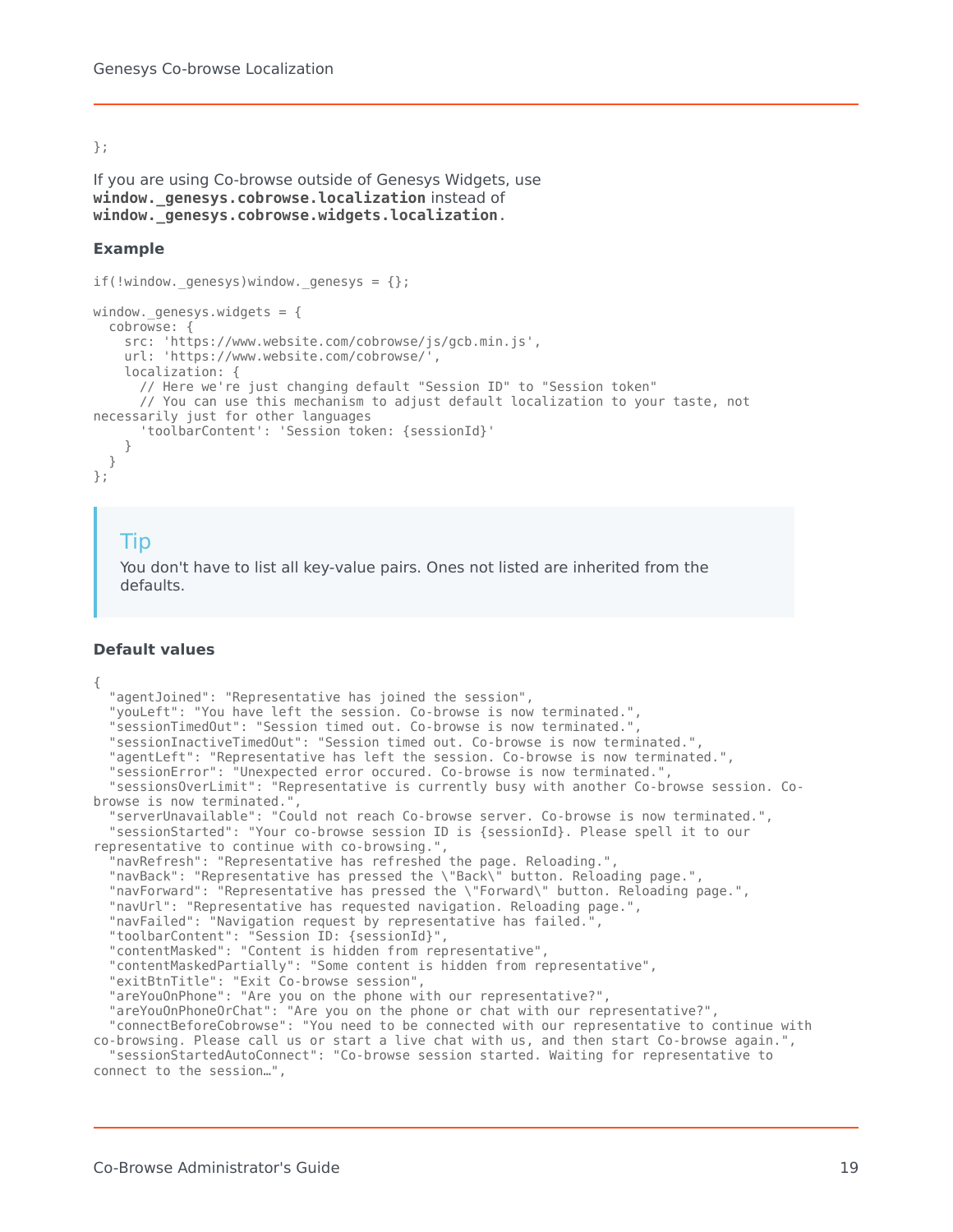"browserUnsupported": "Unfortunately, your browser is not currently supported. Supported browsers are: Google Chrome, Mozilla Firefox, Internet Explorer 11 and above, and Safari 6 and above.", "modalTitle": "Co-browse", "modalYes": "Yes", "modalNo": "No", "writeModeInProgress": "Agent has control over the page.", "downgradeMode": "Revoke control", "modeUpgraded": "Co-browse session was upgraded. Agent has control over the page.", "modeDowngraded": "Co-browse session was downgraded. Agent has no control", "modeUpgradeRequested": "Agent requests upgrading Co-browse session to \"write\" mode. In \"write\" mode agent will have control over the page." }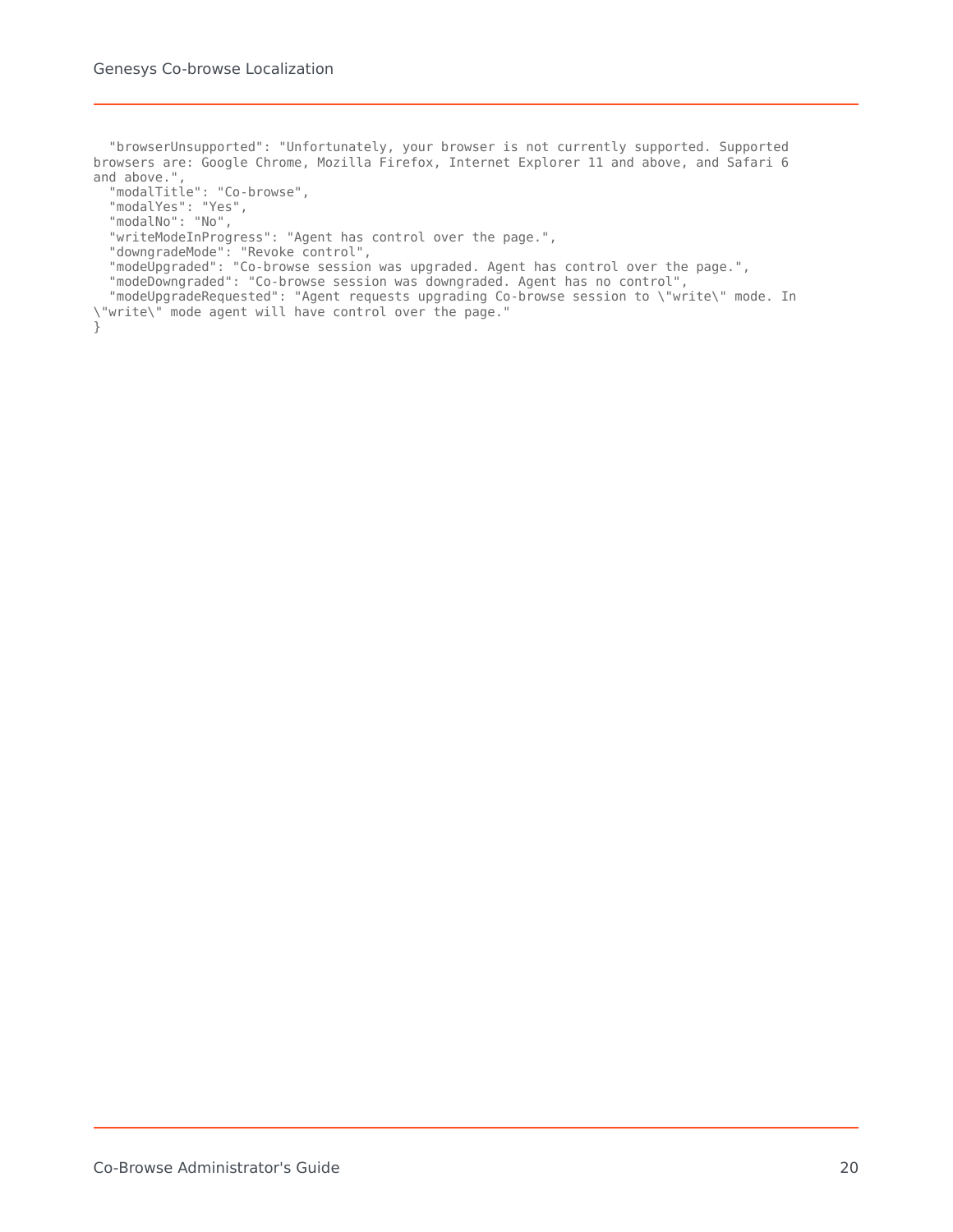# <span id="page-20-0"></span>Genesys Co-browse JavaScript API

### Contents

- 1 [Deploying Co-browse to your website](#page-21-0)
- 2 [Configuring Co-browse](#page-21-1)
	- 2.1 [debug](#page-21-2)
	- 2.2 [disableBuiltInUI](#page-21-3)
	- 2.3 [primaryMedia](#page-22-0)
	- 2.4 [setDocumentDomain](#page-22-1)
	- 2.5 [disableBackForwardCache](#page-22-2)
- 3 [Accessing the API](#page-23-0)
- 4 [Using the API](#page-23-1)
	- 4.1 [Co-browse in iframes](#page-23-2)
	- 4.2 [Signals and Callbacks](#page-24-0)
	- 4.3 [Common API](#page-25-0)
	- 4.4 [Top Context API](#page-27-0)
- 5 [Integrating Co-browse with Chat](#page-30-0)
	- 5.1 [initializeAsync\(done\)](#page-30-1)
	- 5.2 [sendCbSessionToken\(token\)](#page-30-2)
	- 5.3 [isAgentConnected\(\)](#page-30-3)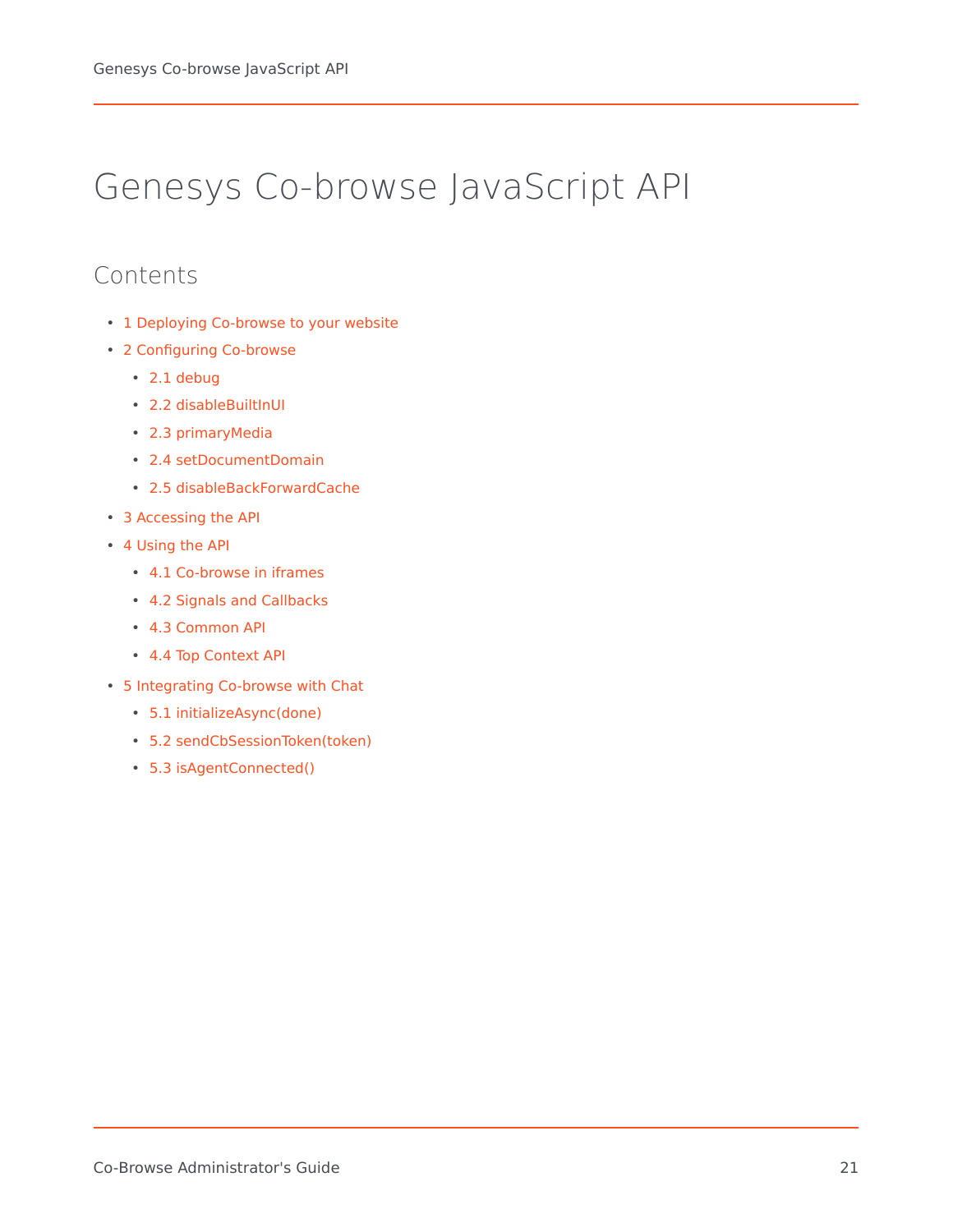• Developer

•

For advanced users, deploying Co-browse to your website without using Genesys Widgets can give you the control you want for your environment.

### **Related documentation:**

### Important

This article contains advanced functionality and assumes that you are **not** using Genesys Widgets to add Co-browse to your website. Genesys Widgets is recommended in most cases.

### <span id="page-21-0"></span>Deploying Co-browse to your website

Prerequisite: you must have Co-browse provisioned and an API Key provided to you.

A good starting point is this script:

### <span id="page-21-1"></span>Configuring Co-browse

Co-browse is configured via a global genesys.cobrowse variable.

The following options are configurable as properties of an object passed to \_genesys.cobrowse:

### <span id="page-21-2"></span>debug

Default: false

Set to true to enable debugging console logs.

```
window. genesys.cobrowse = {debug: true;
};
```
### <span id="page-21-3"></span>disableBuiltInUI

Default: false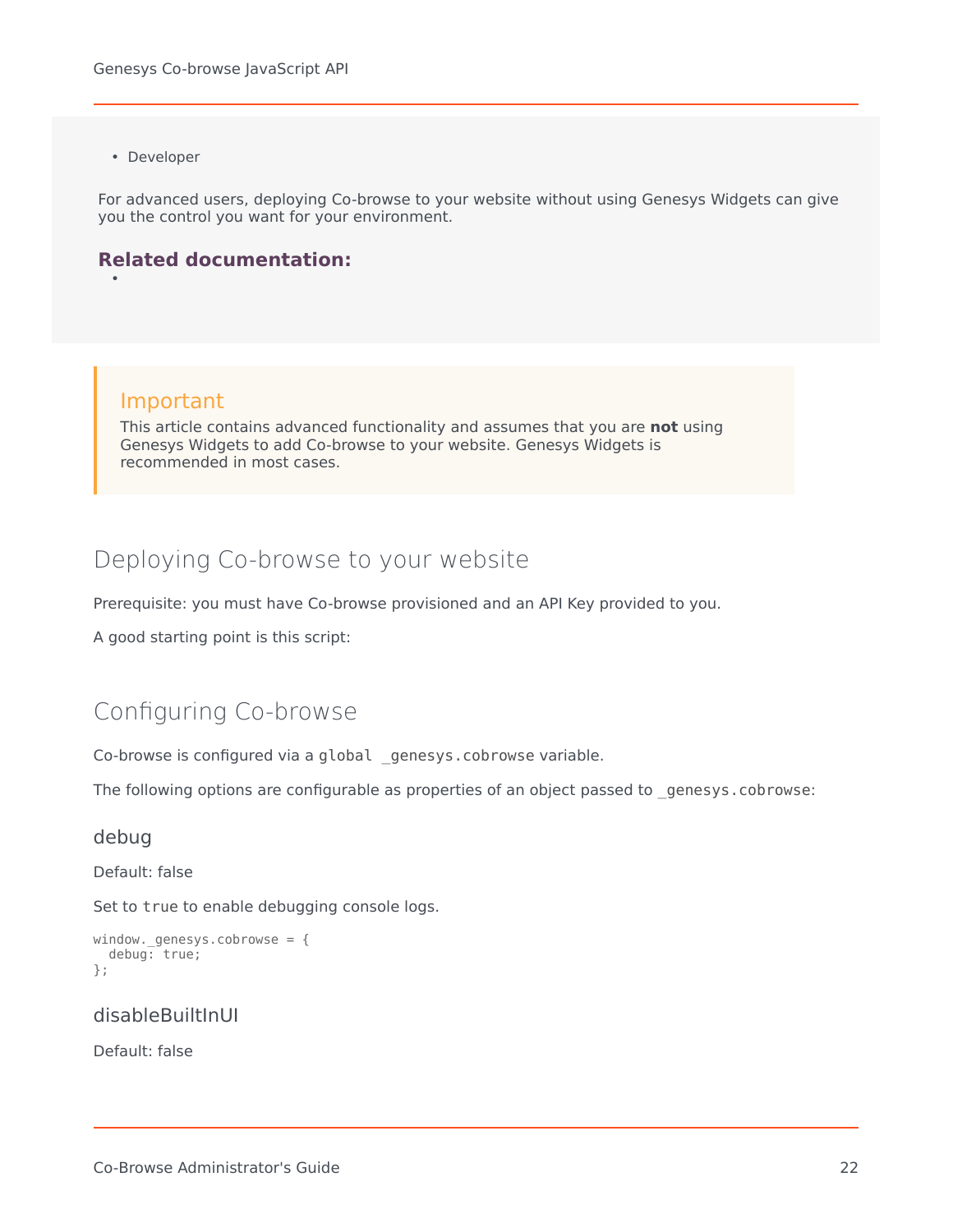Set to true to use a custom Co-browse UI. Use the Co-browse JavaScript API to implement a custom UI.

```
window. qenesys.cobrowse = {
  disableBuiltInUI: true
};
```
You can still start the Co-browse session with just the configuration above, but the main components of the UI, such as the toolbar and notifications, will be missing.

### <span id="page-22-0"></span>primaryMedia

Default: null

Used to pass an object implementing an external media adapter interface.

Example:

```
var myPrimaryMedia = {
 initializeAsync: function(done) { /* initialize your media here and then call done() */ },
 isAgentConnected: function() { /* return true or false depending on whether an agent is
connected */ },
 sendCbSessionToken: function(token) { /* send the Co-browse session token to agent */ }
};
window. genesys.cobrowse = \{primaryMedia: myPrimaryMedia
};
```
See Integrating Co-browse with Chat for more details.

If Co-browse does not detect any primary media or detects that the agent is not connected with the primary media, Co-browse will still ask the user, "Are you on the phone with representative?" before starting the Co-browse session.

### <span id="page-22-1"></span>setDocumentDomain

#### Default: false

Determines if Co-browse sets the document.domain property. If set to true, Co-browse modifies the document.domain property. If set to false, Co-browse does not modify document.domain.

Co-browse modifies document.domain to support cross-subdomain communication between iframes and the topmost context. Setting setDocumentDomain to false stops synchronization of subdomain iframes from working.

```
window. qenesys.cobrowse = {
  setDocumentDomain: true
};
```
### <span id="page-22-2"></span>disableBackForwardCache

Default: true

By default, Co-browse disables Safari's Back/Forward cache, which can stop Co-browse sessions from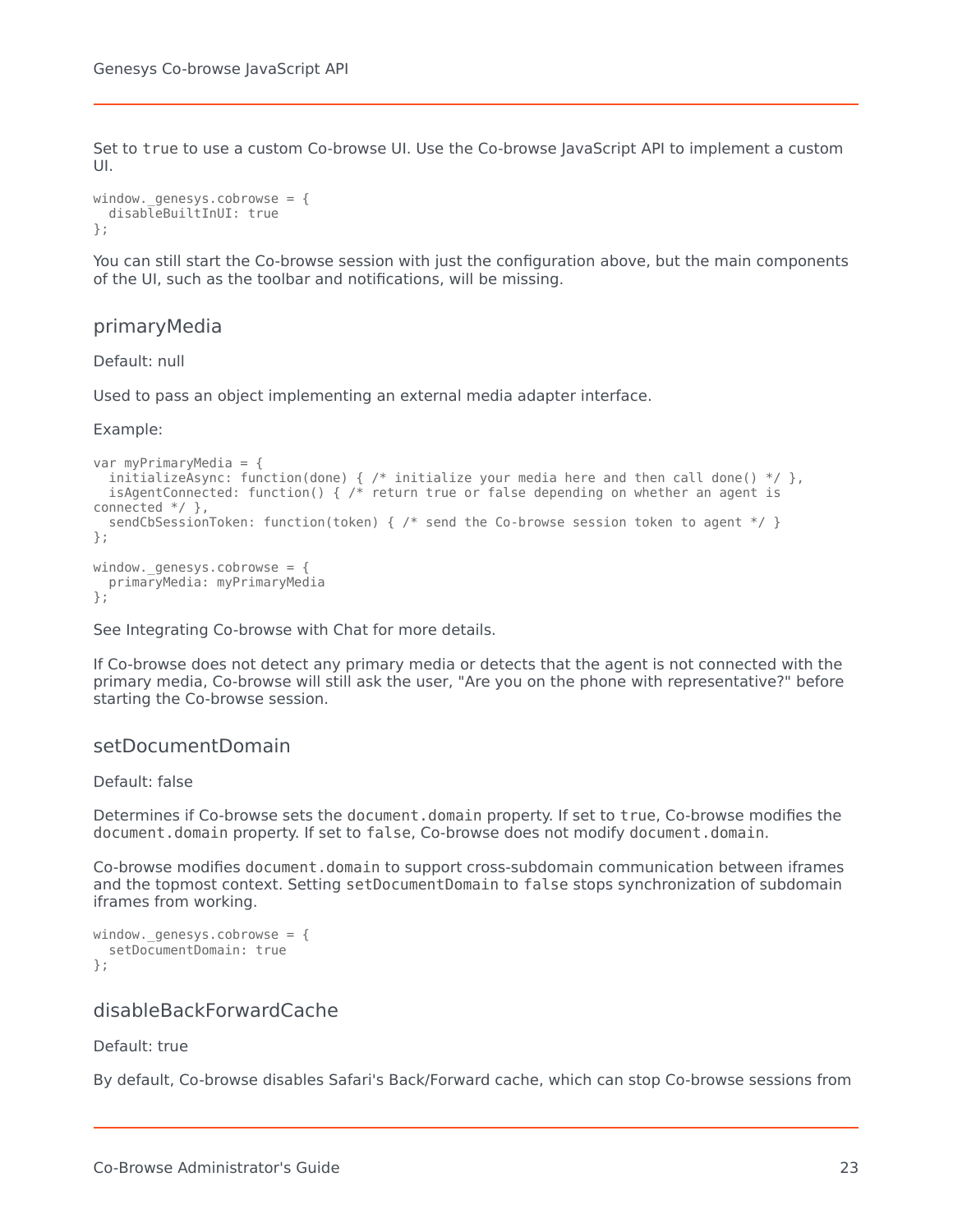#### functioning.

Setting disableBackForwardCache to false can make Co-browse unusable in Safari when users click the back or forward browser buttons.

```
window._genesys.cobrowse = {
 disableBackForwardCache: false
};
```
### <span id="page-23-0"></span>Accessing the API

Since the main Co-browse JavaScript file is added to the page asynchronously, you cannot instantly access the Co-browse APIs. Instead, you must use a function that will accept the APIs as an argument.

For that, add a special . onReady property in genesys.cobrowse configuration and set it to empty array.

```
if(!window. genesys)window. genesys = \{\};
window. genesys.cobrowse = \overline{f}apikey: ,
  onReady: []
};
```
Now, you can use genesys.cobrowse.onReady.push(callbackFn) anywhere in your code. When the Co-browse JavaScript is loaded and the API is available, Co-browse will call back the callbackFn with the reference to the API object.

```
_genesys.cobrowse.onReady.push(function(cobrowseApi) {
 // use the API here
});
```
### <span id="page-23-1"></span>Using the API

This API provides methods and callbacks to work with Co-browse and can be used to implement a custom UI for co-browsing.

### <span id="page-23-2"></span>Co-browse in iframes

Co-browse synchronizes the content of any iframes that exist on the page, given:

- the iframe is on the same domain as the page
- the page in the iframe has Co-browse JavaScript

Some Co-browse UI elements, such as the toolbar, should not appear in an iframe. Common Cobrowse UI elements (such as notification that an element is masked) should appear whether or not Co-browse is in an iframe. As such, there are two contexts for the Co-browse JavaScript API:

• Top context, available when Co-browse is not in an iframe but in "top" context.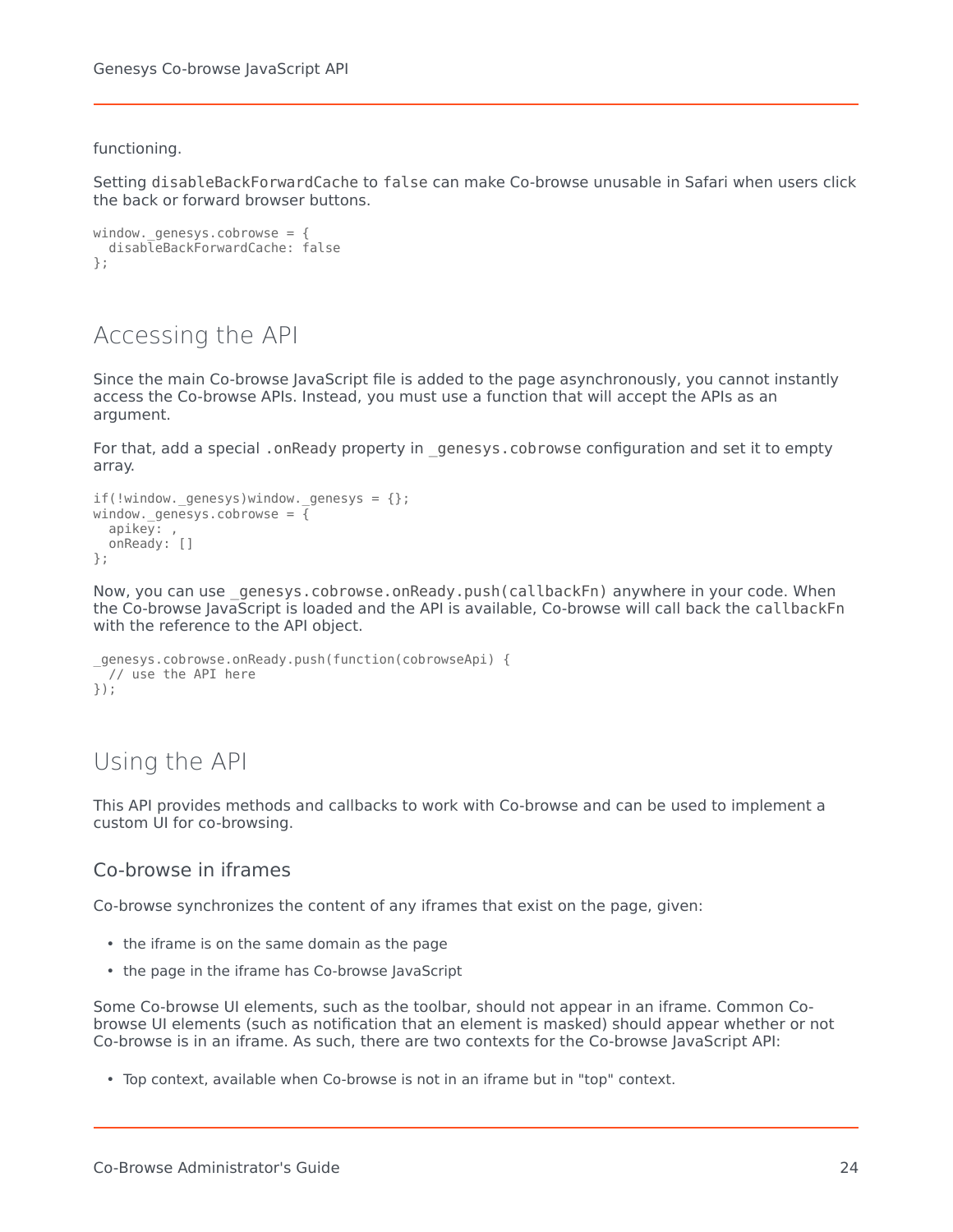• Child context, used when a page is rendered in an iframe. For the child context, a subset of the top context API is available.

### isTopContext

You can use the isTopContext variable to determine which context Co-browse is rendered in. isTopContext is passed to the onReady callback and equals true if Co-browse is rendered in the top context and false in iframe.

Example:

```
_genesys.cobrowse.onReady.push(function(cobrowseApi, isTopContext) {
 // common functionality
 cobrowseApi.onMaskedElement.add(function() {/* deal with masked elements here*/});
 if (!isTopContext) {
   return;
  }
  // top context functionality goes below
});
```
See Accessing the API if you are unfamiliar with the onReady syntax above.

### <span id="page-24-0"></span>Signals and Callbacks

The Co-browse API exposes a number of **signals** in both the top and child contexts. Each signal is an object with the following three methods:

- add(function)—adds a callback
- addOnce(function)—adds a callback that will be executed only once
- remove(function)—removes a callback

The naming convention for signal names begins with "on" and follows the format **onSomethingHappened**.

### Important

**Signals** act similar to **deferred** objects. If you add a callback to an event that has already happened, the callback will be called immediately. For example, if you add a callback to the onAgentJoined signal when the event has already happened, the callback will be called immediately.

### Session Object

Many callbacks receive a session object as an argument. This object has the following properties:

- token—String containing the session token shared with the agent and possibly shown in the UI. The token is a 9 digit string such as "535176834".
- agents—Array of connected agents. Each element in the array is an object with no properties.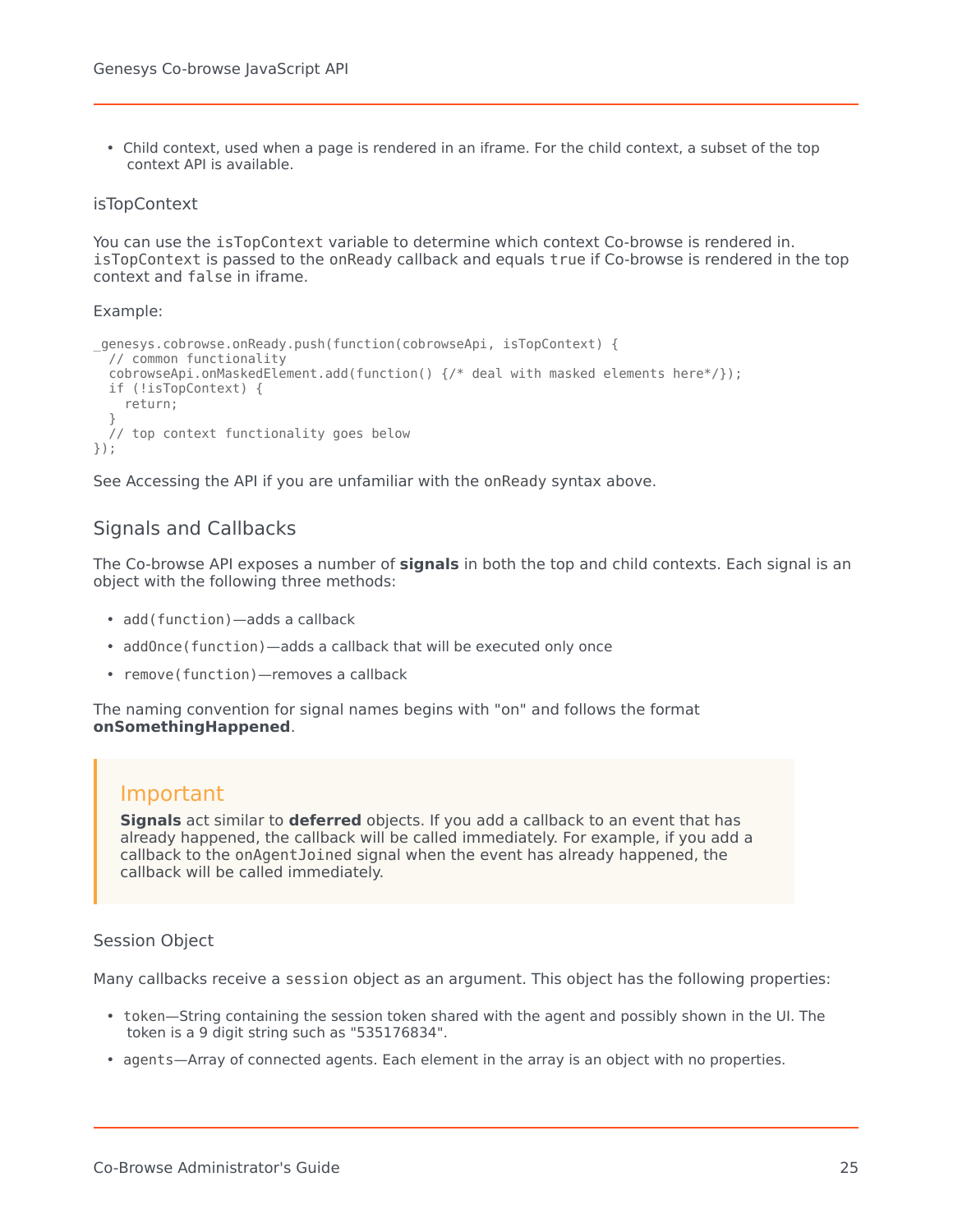### <span id="page-25-0"></span>Common API

The following elements and properties are available from both the top and child Co-browse contexts:

### **VERSION**

String containing current JS version. For example, 9.0.002.02.

console.log(\_genesys.cobrowse.VERSION);

### onSessionStarted

This signal is dispatched when a Co-browse session is successfully started such as when the Cobrowse button is pressed or when startSession() is called.

#### Arguments:

• session[—Session](/PEC-COB/Current/Developer/GCBCobrowseJavaScriptAPI#sessobj) object representing the ongoing session.

#### Example:

```
function notifyCobrowseStarted(session) {
    alert('Co-browse has started. Spell this session token to our representative: ' +
session.token);
}
```
cobrowseApi.onSessionStarted.add(notifyCobrowseStarted);

### onSessionEnded

This signal is dispatched when a Co-browse session ends.

#### Arguments:

- details—Object with the follwing field:
	- reason—Field with value of a string or undefined. Possible string values:
		- self—The user has exited the session by clicking the Exit button or calling the exitSession() API method.
		- external—The agent has closed the session. Some server errors may also result in this value.
		- timeout—The session has timed out such as when a user reopens a page with an expired Cobrowse cookie.
		- intactivityTimeout—The agent did not join a session in the configured amount of time.
		- serverUnavailable—The Co-browse server was unreachable.
		- sessionsOverLimit—Agent is busy with another co-browse session and is prohibited from starting another session at the same time.
		- error—There is an error such as a critical misconfiguration.

#### Example:

var cbEndedMessages = {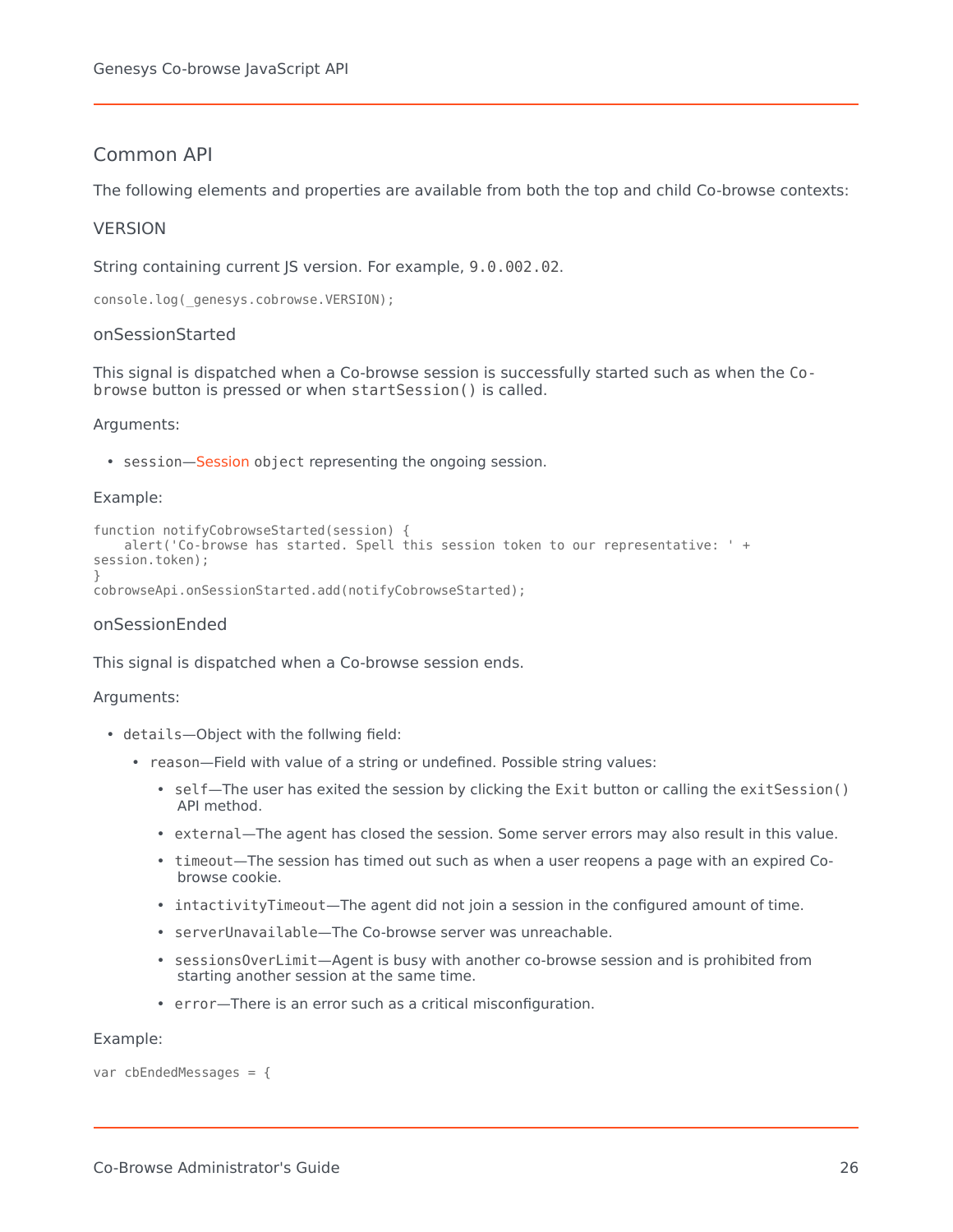```
self: 'You exited Co-browse session. Co-browse terminated',
    external: 'Co-browse session ended',
    timeout: 'Co-browse session timed out',
    inactivityTimeout: 'Agent did not join. Closing Co-browse session.',
    serverUnavailable: 'Could not reach Co-browse server',
    sessionsOverLimit: 'Agent is busy in another Co-browse session'
}
cobrowseApi.onSessionEnded.add(function(details) {
   alert(cbEndedMessages[details.reason] {{!}} {{!}} 'Something went wrong. Co-browse
terminated.');
   showCobrowseButton();
});
```
### markServiceElement(element)

**Service** elements do not show up in the agent's view. This function is used to mark service elements in a custom Co-browse UI.

Arguments:

• element—HTML element that will be masked.

### Important

Elements must be marked as **service** elements **before** the Co-browse session begins. If the Co-browse session has already started, **service** elements should be marked before they are added to the DOM. It is also possible to mark elements as **service** without using this function. Doing so is useful for static HTML content. To do so, add an attribute data-gcb-service-node with value true.

### Important

The markServiceElement() method should not be used to hide sensitive information. Business functions like DOM Control and Data Masking should be used for sensitive content such as private user data.

### Example:

```
function createCustomCobrowseUI(cobrowseApi) {
   var toolbar = document.createElement('div');
   toolbar.className = 'cobrowseToolbar';
   toolbar.textContent = 'Co-browse is going on';
   cobrowseApi.markServiceElement(toolbar); // don't show the toolbar to agents
   cobrowseApi.onConnected.add(function() {
       document.body.appendChild(toolbar);
   })
```
}

Static content example, without JS API usage:

...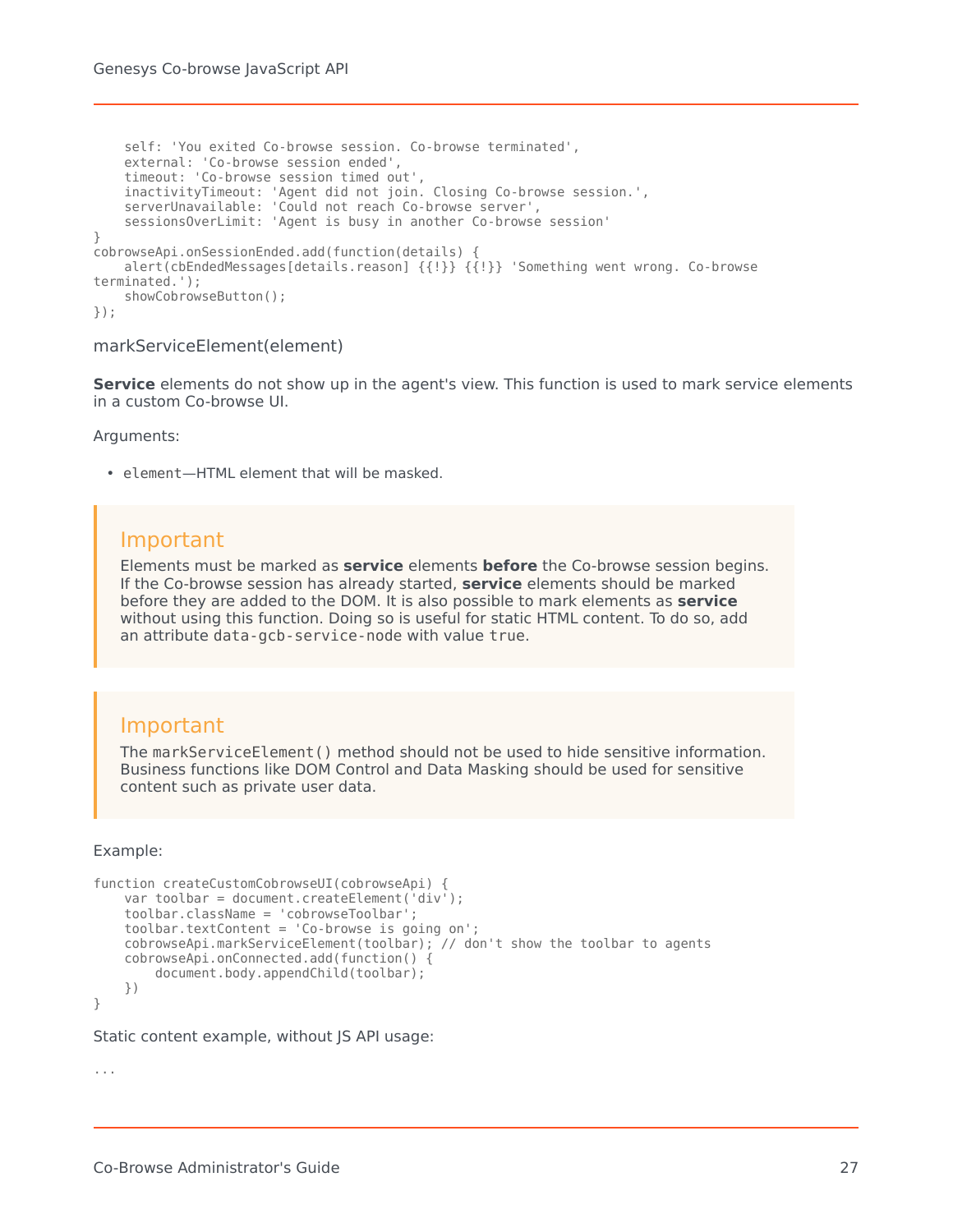### onMaskedElement

This signal is dispatched when Co-browse encounters an element that is subject to data masking.

Arguments:

• element—HTML Element

This signal is dispatched multiple times when Co-browse initiates and can be dispatched again if a masked element is added to the page dynamically.

Example:

```
cobrowseApi.onMaskedElement.add(function(element) {
    element.title = 'Content of this elements is masked for representatives.';
});
```
### <span id="page-27-0"></span>Top Context API

The following methods and properties are available only when Co-browse is rendered in the **top** context.

#### isBrowserSupported()

This method checks for the presence of MutationObserver and a few other required APIs, not for browser type and version. It returns true when the browser supports required APIs and false otherwise.

startSession()

This method instantiates a new Co-browse session. It will throw an error if the browser is not supported.

#### exitSession()

This method exits and ends an ongoing Co-browse session.

downgradeMode()

This method immediately switches the current session from Write Mode to Pointer Mode. The built-in Co-browse UI executes this method when an end user clicks "Revoke Control" while in Write Mode.

See related signals: onModeUpgradeRequested and onModeChanged.

onInitialized

This signal is dispatched after the page is loaded and the Co-browse business logic is initialized.

Arguments:

• session— Session object representing the ongoing session or null if there is no ongoing session.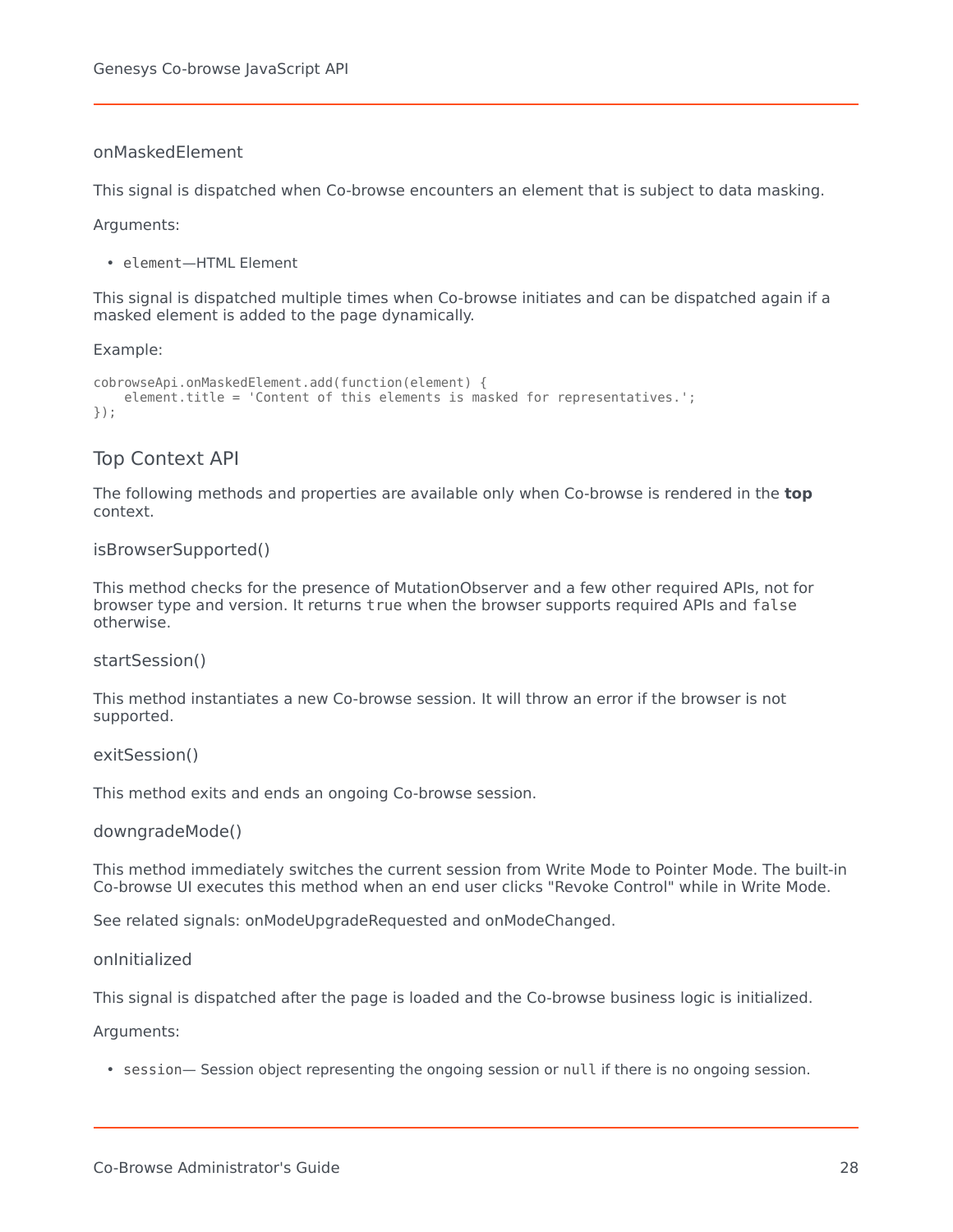### Example:

```
cobrowseApi.onInitialized.add(function(session) {
    if (!session) {
       showCobrowseButton();
    } else {
        showCobrowseToolbar(session);
    }
})
```
### onAgentJoined

This signal is dispatched when an agent successfully joins a session.

### Arguments:

- agent—Object representing the new agent. This object has no properties.
- session[—Session](/PEC-COB/Current/Developer/GCBCobrowseJavaScriptAPI#sessobj) object representing the ongoing session.

### Example:

```
cobrowseApi.onAgentJoined.add(function(agent, session) {
   alert('Representative has joined the session');
});
```
### onAgentNavigated

This signal is dispatched when the agent initiates navigation such as refresh, back, forward, or enters a URL into the agent Co-browse UI. Signal is dispatched a few seconds before the navigation happens. This can be used, for example, to send a warning to the user or disable the Exit session button before navigation.

### Arguments:

- details—Object containing the following navigation detail fields:
	- command—String with the value of back, refresh, forward, or url.
	- url—Optional string that is present only if the command field has the value of url.

### Example:

```
cobrowseApi.onAgentNavigated.add(function(details) {
    if (details.url) {
        alert('Representative has navigated to the page: ' + details.url);
    } else {
       alert('Representative has pressed the "' + details.command + '" button. Page will be
refreshed');
    }
});
```
### onNavigationFailed

This signal is dispatched when the navigation request from the agent fails to execute such as when the agent navigates forward when there is no forward history. You can use this signal to to re-enable the Exit button and/or show a notification.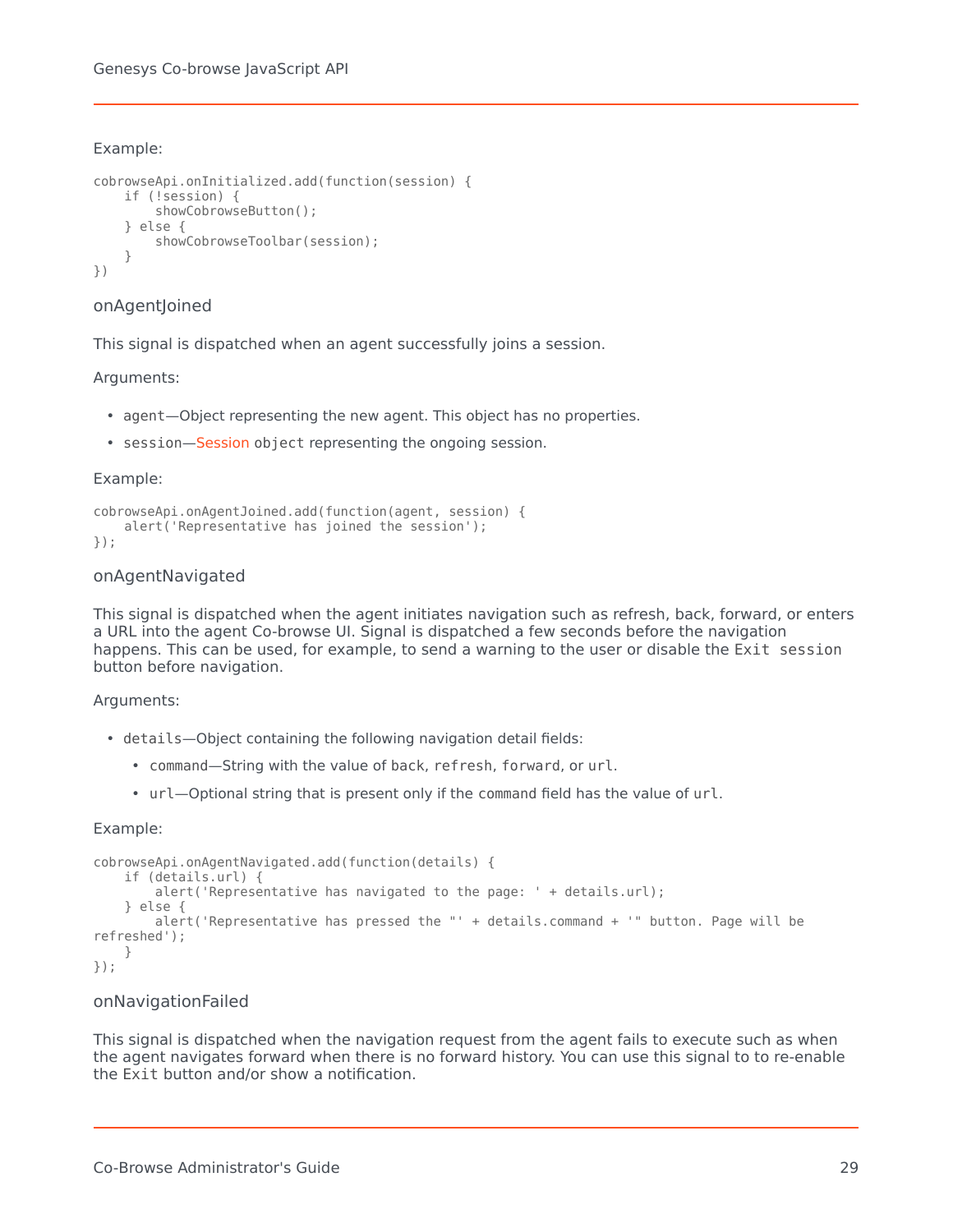The callback receives no arguments.

### Example:

```
cobrowseApi.onNavigationFailed.add(function() {
    alert('Navigation request by representative has failed');
});
```
### onModeUpgradeRequested

This signal is dispatched when an agent requests upgrading the Co-browse session to Write Mode.

Arguments:

• done—The function passed by the Co-browse code. Call it with true to allow the transition to Write Mode, or with false to prohibit.

#### Example:

```
cobrowseApi.onModeUpgradeRequested.add(function(done) {
  if (confirm('Representative requests control over the web page. Allow?') {
    done(true); // allow upgrading to Write Mode
  } else \cdotdone(false); // disallow and stay in Pointer Mode
  }
});
```
### onModeChanged

This signal is dispatched when the Co-browse session Mode changes, either to Pointer or Write.

Arguments:

- mode—An object with two boolean properties:
	- pointer—This is true if the session has switched from Write to Pointer Mode. Otherwise, it's false.
	- write—This is true when the session has switched from Pointer to Write Mode.

#### Example:

```
cobrowseApi.onModeChanged.add(function(mode) {
   if (mode.write) {
       alert("Representative has now control over the page");
    } else if (mode.pointer) {
       alert("Representative can no longer control the page").
    }
});
```